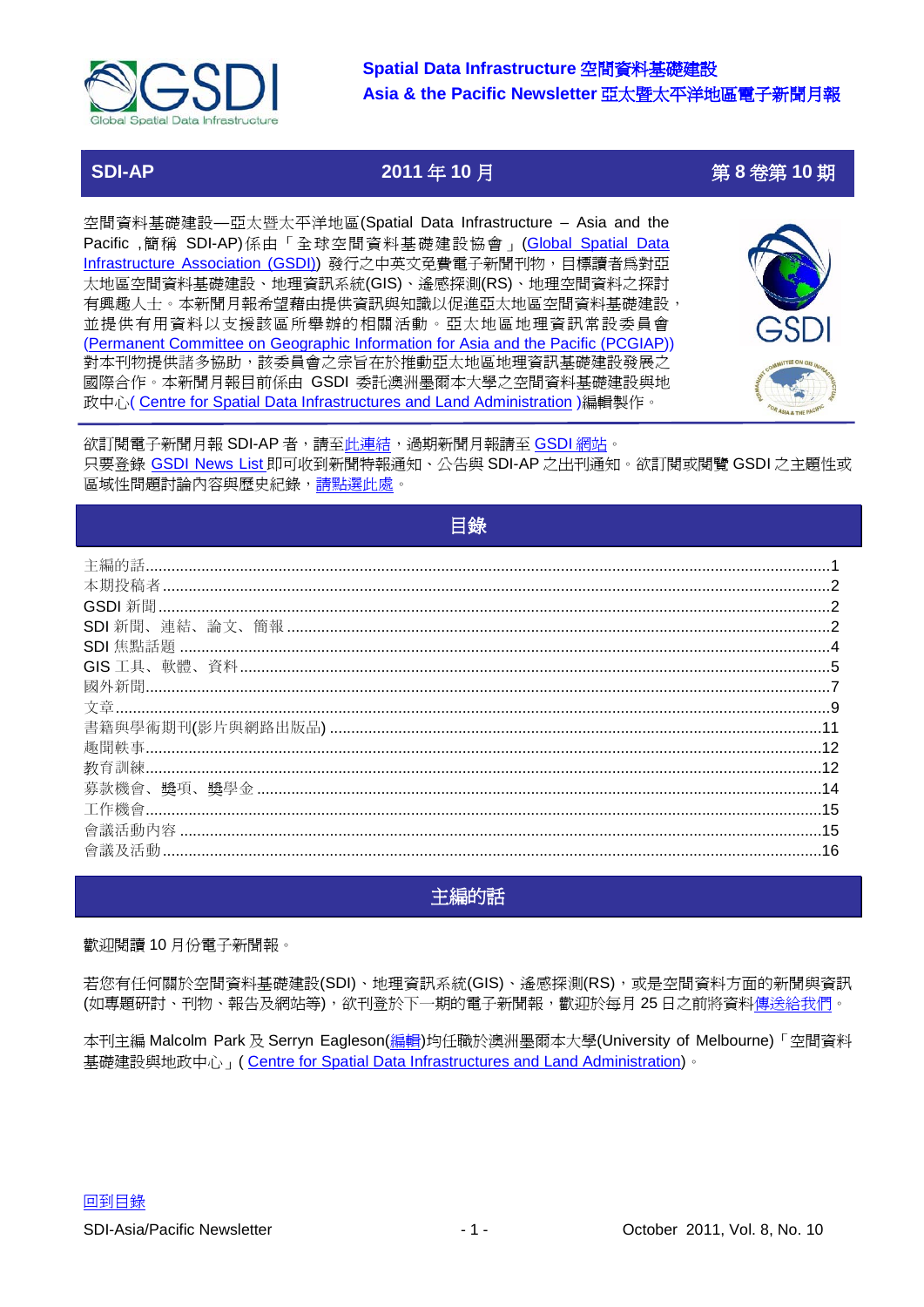

# <span id="page-1-0"></span>本期投稿者

感謝以下個人及團體對本刊物所做之貢獻:

Kate Lance 及 Baek Wonkug 提供新聞資料, Jeremy Shen(沈金祥)、Bruce Lan(藍坤玉)及其同事的中文編譯, 以及由 Shivani Lai、*GIS Development*、*GeoSpatial World* 與 *Asia Surveying & Mapping magazine* 所提供之報 導。

# <span id="page-1-1"></span>**[GSDI](#page-1-1)** 新聞

#### 國際地理空間協會**(International Geospatial Society, IGS)**提供免費入會資格

在最近一次會議中,全球空間資料基礎建設協會(GSDI)之理事會通過一項議案,即凡來自低或非常低收入國家的 個人,只要能針對全球共同體觀點提出重要的具體資訊,便可以此代替加入國際地理空間協會(International Geospatial Society, IGS) 的年費 。如欲申請,只需將您的專業簡歷加入逐漸遍佈全球的地理空間專家之互聯網路 中即可。IGS 會員權益請參見 [http://www.igeoss.org/benefits](https://owa.unimelb.edu.au/owa/redir.aspx?C=54c2b4d3973d480282dc7c38384f4204&URL=http%3a%2f%2fwww.igeoss.org%2fbenefits)。欲知更多訊息,請與全球空間資料基礎建設協會 執行理事 [Harlan Onsrud](mailto:onsrud@gsdi.org) 聯絡。

#### [徵求研究計畫:](http://www.gsdi.org/node/315)**GSDI** 小額獎助金計畫 **2011-2012**

全球地理空間基礎建設協會(GSDI),美國聯邦地理資料委員會(FGDC)及 GISCorps 公布 2011-2012 年之小額獎 助金計畫。

#### 申請截止日期:**2011** 年 **10** 月 **31** 日 。請參閱 **"**籌募機會、獎項與獎助金**"**

#### [回到目錄](#page-0-0)

# <span id="page-1-2"></span>**SDI** [新聞、連結、論文、簡報](#page-1-2)

#### 馬來西亞 **Geosarnas –** [自然資源管理之空間資料](http://www.asmmag.com/201109212227/malaysia-geosarnas-spatial-data-for-natural-resource-management.html)

自然資源是有限的,為此,人們必須以永續經營的觀點來管理這些資源。其中的一種方式,即妥善運用資料及地 理空間資訊,以便日後成爲制定政策的工具之一。如此一來,這些政策將持續的爲人們帶來生生不息的益處。 以 上資料於「地理空間與人類面向之自然資源永續管理國際研討會」(International Seminar on Geospatial and Human Dimension on Sustainable Natural Resource Management)中, 由 LAPAN 遙測中心 Taufik Maulana 博 士提出。本研討會在今年 9 月 12 日星期一,於茂物農業大學國際會議中心 (IPB International Convention Center) 舉行。

資料來源: 『Geosarnas 』及『亞洲測量與地圖製繪雜誌』(Asia Surveying and Mapping Magazine)

## [地理空間技術尚未實現的展望](http://www.vector1media.com/spatialsustain/what-are-some-wheres-my-jetpack-promises-related-to-geospatial-technology.html)

由於許多作業仍須對地球的現狀進行評估,因此,一些地理信息技術產業發展的計畫與政策只能設想於未來。我 們期待能將希望與夢想構築在那些分享遠見的人們或是組織中。在地理空間的範疇中,已有許多由卓越見識之士 所提之值得注意的想法列於其中。

資料來源: 『空間永續』(SpatialSustain)

#### **NGIS** 的設計**:** [四海皆準模式](http://mycoordinates.org/design-of-ngis-one-size-fits-all-type/)

本文回顧了印度政府科學與科技部門(DST)於 2011 年 5 月所公布的國家資料分享及開放政策( National Data Sharing and Accessibility Policy, NDSAP)。這是一項具有雄心大志的措施,然而,它正面臨諸多尙待解決的限制 及挑戰。

資料來源: 「地理坐標」(Coordinates)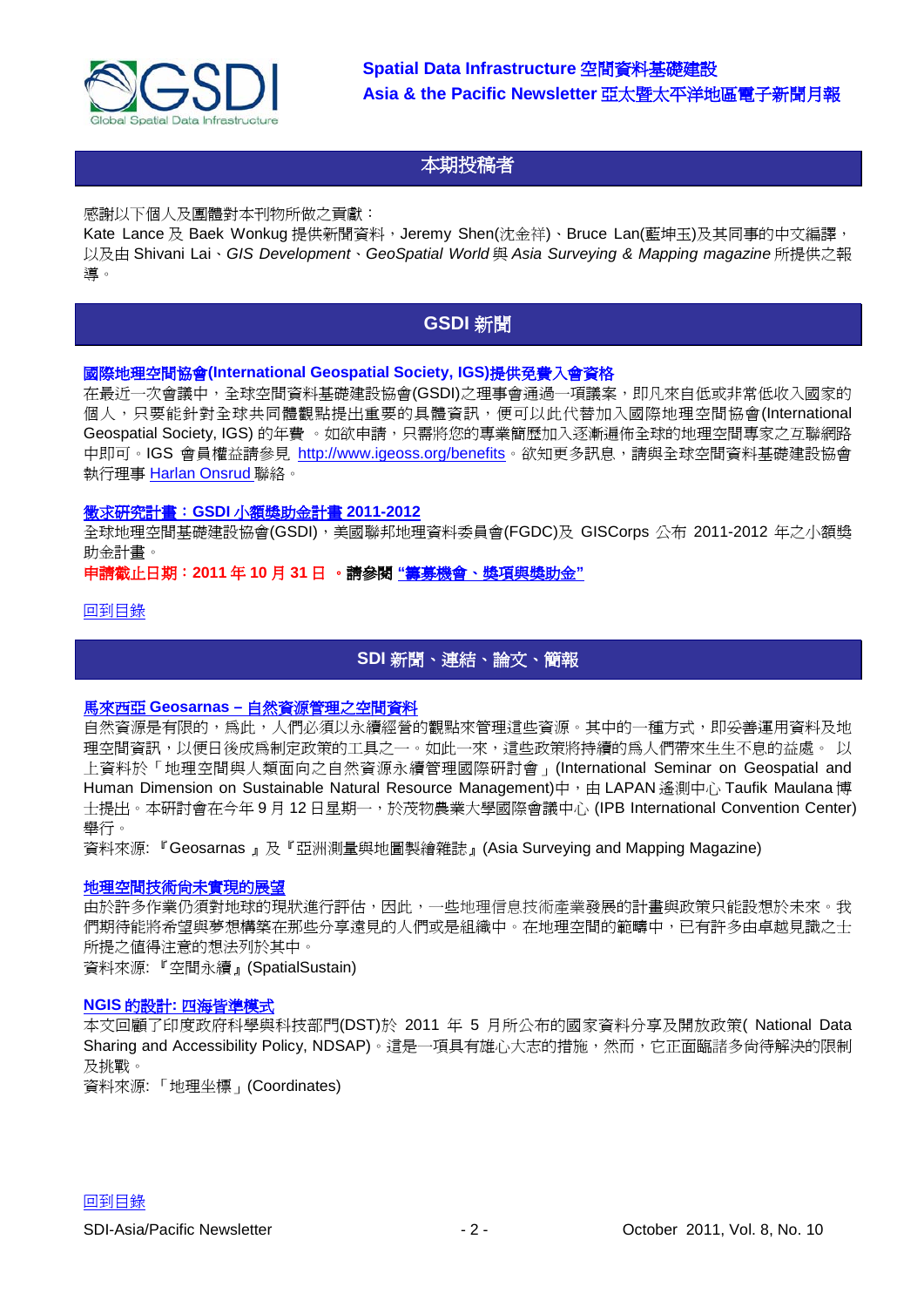

# [印度發展國家地理資訊系統入口網站](http://www.futuregov.in/articles/2011/sep/20/india-launch-national-gis-portal/)**(GIS Portal)**

過去十年中,印度在研究地理資訊系統的活動上有著相當可觀的成長,並奠定了健全的知識與用戶端基礎。特別 是其公共與私營部門攜手合作,致力研發以地理資訊系統為基礎的規劃方案、城市管理方案、配電方案、定位服 務及應用方案,以加強印度地理資訊系統內部的能量及能力。 資料來源: FutureGov India

#### 國家空間資料基礎建設**[\(National Spatial Data Infrastructure\):](http://www.infodev.org/en/Publication.1110.html)** 朝鮮共和國

本報告為「空間資料基礎建設發展」 (SDI4MDGs) 的一部分計書,旨在探索 SDI 在朝鮮共和國的潛在用涂及永續 性,以為其他發展中國家之借鏡。本報告基於論文中所強調的南韓經驗以及其地理資訊系統專家的意見,提出針 對發展中國家所作的策略性 NSDI 模型。 此模型包含四種策略:提取地理空間資訊的策略、GI 基礎能力建設、活 化 GI 窗口存取平台、以及與合作夥伴之間的 GI 成本效益管理。為了空間資料基礎建設(SDIs)的發展,這些策略 皆可運用在國家及地方各層級中。

感謝 Kate Lance 協助提供本報導。

#### [印尼利用雲端技術發展國家空間資料基礎建設](http://www.futuregov.asia/articles/2011/sep/15/indonesia-develops-nsdi-using-cloud/)**(NSDI)**

為了能夠對政府機關及一般大眾提供更精確可信的地理空間資訊,印尼國家測繪協調機構 BAKOSURTANAL 正 藉著雲端計算科技發展其 NSDI,以將該國的 GIS 帶進入一個全新的時代。BAKOSURTNAL 主席 Asep Karsidi 博士向「未來政府」(FutureGov)表示,目前他們正與 GIS 軟體龍頭 Esri 合作,利用雲端技術開發印尼空間資料 基礎建設(Ina-SDI)系統。

他並提到:『雲端技術使各機構之間能進行完整的資料分享,並讓 BAKOSURTANAL 成為更具成本效益、生產 力、及更具彈性與效率的機構。為此空間的啓用目地,印尼將在其地裡空間法規的最大範圍內,完成所有空間資 料的收購;因此,發展印尼空間資料的基礎建設是迫在眉睫的任務。在未來三年中,我們都將持續發展 NSDIs 以 關注地理空間資料,並將針對未來負責管理地理空間資料的人力資源進行基礎能力的養成。』 感謝 Kate Lance 協助提供本報導。[另見 [世界地理空間周報](http://geospatialworld.net/index.php?option=com_content&view=article&id=23076%3Aindonesia-develops-nsdi-using-cloud&catid=42%3Aproduct-gis&Itemid=1)]

#### [空間規劃教育入口網站](http://www.vector1media.com/article/features/22999-educational-portal-for-spatial-planning.html)

2007 年,歐洲通過了對空間規劃帶來不小影響的 INSPIRE 指令。 歐盟各會員國的空間規劃 者(如建築師及公務人員)都感到很難將 INSPIRE 運用於工作上。

這對於社會上各階層的人員,如利益關係人及決策者,都是一個相當大的挑戰。因此,空間 資料基礎建設(SDI)的重要性也與日俱增。



#### 歐洲 **SDI-EDU** 計畫**(European Project SDI-EDU)**

本計畫全名為「區域及城市計畫 (SDI-EDU)」,係為一基於「達文西終身學習計畫」 (Leonardo da Vinci Lifelong Learning Programme)架構下所設計出來的方案。最特別的是,這是個多面向計畫— 意味著創意的轉移。其中所述的教育內容建立知識,係自 Plan4all、Humboldt 及 Naturnet Redime 計畫轉變而來。 SDI-EDU 計畫始於 2009 年 10 月 1 日, 為期 24 個月。關鍵字"SDI"指的是空間資料基礎建設(Spatial Data Infrastructure),而"EDU"則爲教育(Education)之簡寫。 本計畫主要目標之一在於爲空間規劃者建立一個地理職業 教育訓練的入門窗口。空間規劃者得以在此對將來會影響他們日常工作的 INSPIRE 的內容資訊、教材及文件進行 搜尋。

資料來源: Vector1Media

 $\lambda$  $\lambda$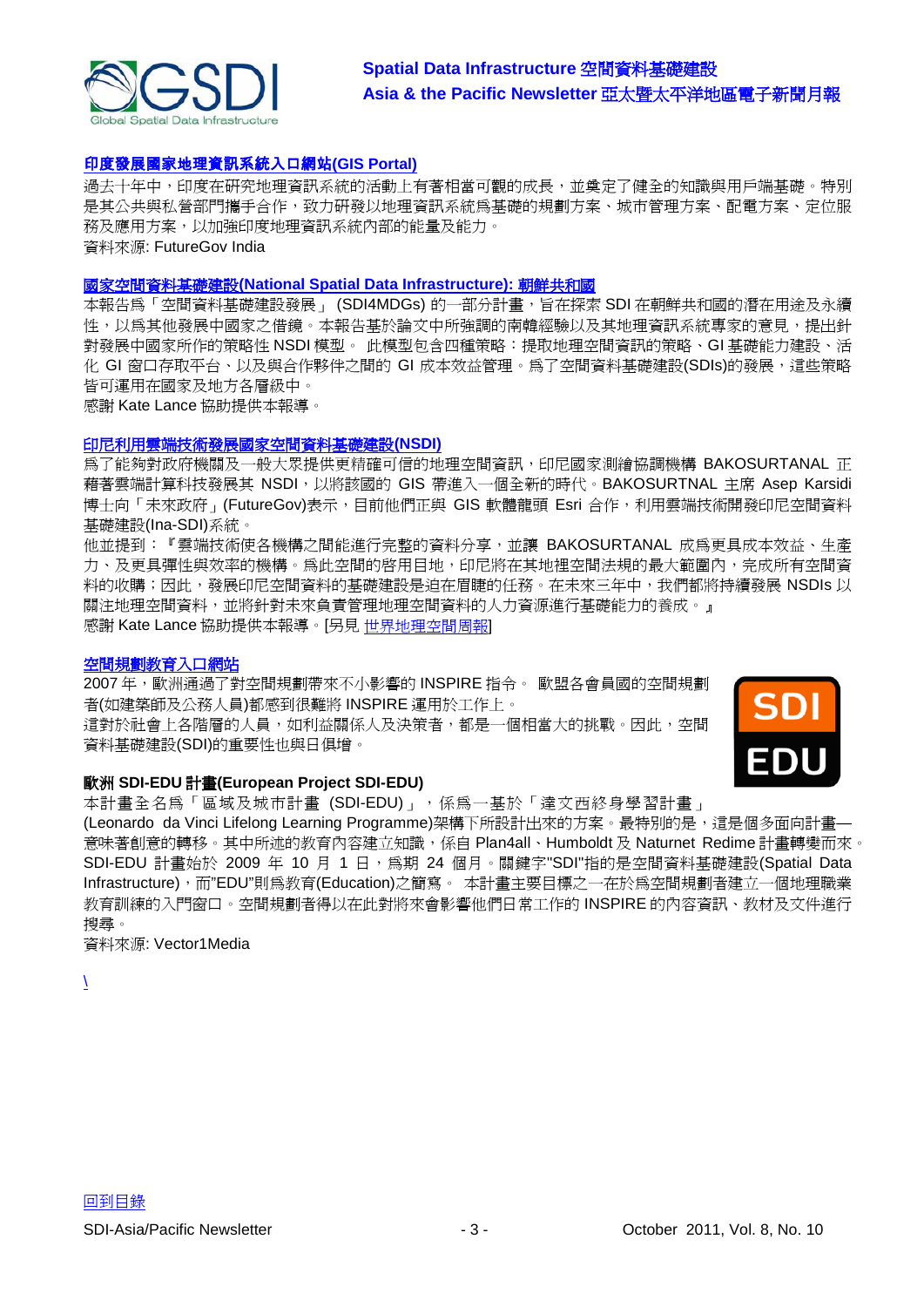

# <span id="page-3-0"></span>**SDI** [焦點話題](#page-3-0)



本月份的焦點人物爲博士候選人 Hamed Olfat, 他也是澳洲墨爾本大學基礎建設工程學系空間資料 基礎建設與地政中心(CSDILA)的成員之一。Hamed 主要致力於「空間詮釋資料自動化(Spatial Metadata Automation) 」之研究計畫, CSDILA 的研究人員目前亦正檢驗其研究內容。事實上, 本 刊在 2009 年 12 月第 6 卷第 12 期中就曾經介紹過 Hamed Olfat,而本期爲其最新消息的更新。



針對所有 **SDI** 倡議之重要需求**: "**空間詮釋資料之自動化更新與補強**"**



# 引言

「詮釋資料」(metadata)是管理、檢索與分配空間資料的重要工具,同時它也是組成空間資料分享平台的要素之 一。此平台為用戶提供了空間資料組合的目的、品質、真實性及準確性之訊息。由於大量的空間資料須在短時間 內建立與更新,並透過網路環境頻繁地進行訊息交換,為了能更簡易地描述、探討及檢索這類資源,空間詮釋資 料自動化更新與補強的需求便隨之而顯著增加。因此,本文對「空間詮釋資料自動化(Spatial Metadata Automation) 」研究計畫的近期發展,做了進一步的介紹。

#### 空間詮釋資料之自動化更新**(Automatic Spatial Metadata Updating)**

空間詮釋資料之自動化更新或「同步」為一資料處理過程,它讀取空間資料集的某些屬性,同時將任何修正過的 資料集寫入空間詮釋資料中。此自動化功能之目的在於協助空間詮釋資料能與其相關資料集的變化同步。因此, 這項技術將有助於處理空間詮釋資料的有關組織,使他們在更新龐大的詮釋資料紀錄時,不僅能節省許多時間與 精力,同時也能減少在處理空間資料與詮釋資料時所可能產生不一致性與重複性的風險。

為了達成自動化詮釋資料更新的目標,一種基於不同技術與標準如地理標記語言(Geography Markup Language, GML)、可擴展樣式語言(Extensible Stylesheet Language, XSL)、網路圖徵資料服務(Web Feature Service, WFS)以及網路目錄服務(Catalogue Service for the Web, CSW) 的方法已被開發出來。研究團隊也將此方法予以 原型化(prototyped)並開始運作。此系統包括以下的主要特點:

- 1. 儲存詮釋資料和資料集的整合性資料模型;
- 2. 整合地理網絡開放原始碼(GeoNetwork opensource)介面的友善用戶端介面,以用來瀏覽及複製資料集與詮釋 資料。
- 3. 自動更新受資料集修正影響的「地理網絡開放原始碼資料庫」(GeoNetwork opensource database)中ISO 19115核心詮釋資料元素(ISO 19115 core metadata elements)之同步過程

#### 空間詮釋資料的自動化補強 **(Automatic Spatial Metadata Enrichment)**

空間詮釋資料的自動化補強包含改善詮釋資料內容,其作法為控制用戶搜尋資料集時所使用過的標籤及關鍵字。 這個想法係基於「通俗分類」(Folksonomy)的概念, 亦即,經由眾多用戶以關鍵字形式來增加詮釋資料,以達成 共享的一種過程。

有了這個前提,我們設計了兩種模型來執行基於標籤概念的空間詮釋資料自動化補強動作。第一為「標記間接產 生」(*indirect tag generation*)模型,屬於一種系統導向方法;第二則為「標記直接產生」(*direct tag generation*)模 型,即在進行標記時,直接將空間資料用戶予以接合。

研究團隊也在模型資訊知識環境(Model Information Knowledge Environment, MIKE)系統的範疇內,以原型系統 的模式執行這些模型。MIKE 是澳洲維多利亞基礎產業部(Victorian Department of Primary Industries, DPI)為了管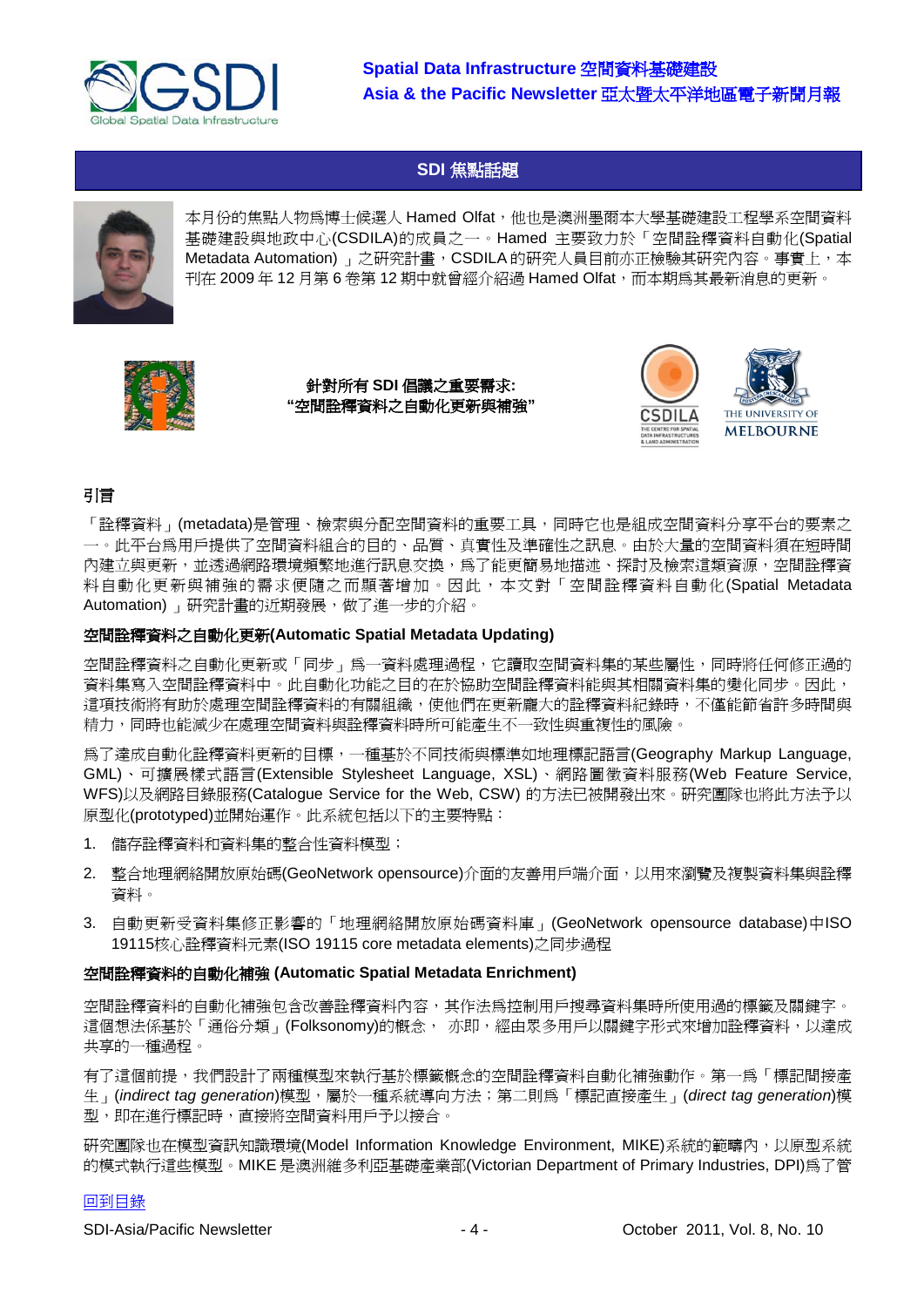

理與註冊生理物理及社會經濟實例的建模作業所發展出來的一套系統。除此之外,基於補強的概念而開發出來的 三種外掛程式- 建議列表(Suggestion List)、標記雲端(Tag Cloud) 以及標記管理(Tag Monitor),皆已應用於地理 網絡開放原始碼(GeoNetwork opensource)系統中。

## 詮釋資料研討會**(Metadata Workshop)**

本研究團隊所主持的詮釋資料研討會將於 2011 年 10 月 5 日星期三,與第四屆聯合國贊助之 PCGIAP 地政中心 研討會 (4<sup>th</sup> UN Sponsored PCGIAP Land Administration Forum)、共同研究研討會(Collaborative Research Workshop)及 CSDILA 十周年慶(Ten Year Celebration for the CSDILA)等活動,同時於墨爾本舉行。本次研討會 旨在討論最近研究計畫的結果。具體而言,本研究團隊將會針對空間詮釋資料的自動化建立與維持所開發出來的 原型系統,發表現場的演示解說,隨後並會針對此原型系統可能的改善方案及未來走向進行討論。欲了解更多關 於本活動訊息,請至: <http://csdila.unimelb.edu.au/BeyondSpatialEnablement/Home.html>

# 更多資訊

有關本研究計畫的詳細訊息,請至:<http://csdila.unimelb.edu.au/projects/metauto/>

與本研究計畫相關之出版品列表如下:

- Rajabifard, A., Kalantari, M., and Binns, A. (2009). *[SDI and Metadata Entry and Updating Tools](http://www.csdila.unimelb.edu.au/publication/conferences/GSDI-11/SDIandMetadataEntryandUpdatingtool.pdf)*. In B. v. Loenen, J. W. J. Besemer and J. A. Zevenbergen (Eds.), *SDI Convergence. Research, Emerging Trends, and Critical Assessment* (pp. 121-136). Delft.
- Kalantari, M., Rajabifard, A., and Olfat, H. (2009). *[Spatial Metadata Automation: A New Approach.](http://www.csdila.unimelb.edu.au/publication/conferences/Spatial_metadata_automation_A_new_Approach.pdf)* Refereed Paper presented at the Spatial Science Conference 2009 (SSC2009), Adelaide, Australia.
- Olfat, H., Rajabifard, A., and Kalantari, M. (2010). *[Automatic Spatial Metadata Update: a New](http://www.fig.net/pub/fig2010/papers/ts05b%5Cts05b_olfat_rajabifard_et_al_4079.pdf)  [Approach.](http://www.fig.net/pub/fig2010/papers/ts05b%5Cts05b_olfat_rajabifard_et_al_4079.pdf)* Refereed Paper presented at the XXIV FIG International Congress 2010, Sydney, Australia.
- Olfat, H., Rajabifard, A., and Kalantari, M. (2010). *[A synchronisation approach to automate spatial](http://mycoordinates.org/a-synchronisation-approach-to-automate-spatial-metadata-updating-process/)  [metadata updating process](http://mycoordinates.org/a-synchronisation-approach-to-automate-spatial-metadata-updating-process/)*. Coordinates Magazine*, Vol. VI,* Issue 3, pp. 27-32, March 2010.
- Kalantari, M., Olfat, H., and Rajabifard, A. (2010). *[Automatic Metadata Enrichment: Reducing Spatial](http://www.gsdi.org/gsdiconf/gsdi12/papers/23.pdf)  [Metadata Creation Burden through Spatial Folksonomies](http://www.gsdi.org/gsdiconf/gsdi12/papers/23.pdf)*. In A. Rajabifard, J. Crompvoets, M. Kalantari and B. Kok (Eds.), *Spatially Enabling Society* (pp. 119-129): Luven University Press.
- Olfat, H., Kalantari, M., Rajabifard, A., Williamson, I. P., Pettit, C., and Williams, S. (2010). *[Exploring the](http://www.gsdi.org/gsdiconf/gsdi12/papers/72.pdf)  [Key Areas of Spatial Metadata Automation Research in Australia.](http://www.gsdi.org/gsdiconf/gsdi12/papers/72.pdf)* Refereed Paper presented at the GSDI-12 World Conference, Garden city, Singapore, 19-22 October.

編輯群歡迎本刊訂閱者及讀者踴躍來稿。

#### [回到目錄](#page-0-0)

# <span id="page-4-0"></span>**GIS** [工具、軟體、資料](#page-4-0)

#### [澳洲地球科學機構](http://www.investinaustralia.com/news/geoscience-australia-releases-new-satellite-image-gallery-and-digital-maps-34b5)**(Geoscience Australia)**提供兩項新服務

澳洲地球科學機構發表了由 28 張數位地圖所組成的圖集,以及呈現重疊或比較衛星影像的線上圖廊。這些圖集 將為海洋學者、科學研究人員、資源探勘公司、旅遊業經營者及一般大眾對澳洲海事管轄權提供了更深入的了解。 另一方面,這個線上圖集也揭露了過去三十年來,澳洲城市的發展及地貌變化。 資料來源: [世界地理空間周報](http://世界地理空間周報/) 及 [www.investinAustralia.com](http://www.investinaustralia.com/)

#### [用來改善共乘制度的](http://www.spatialsource.com.au/2010/09/07/article/GIS-tool-to-improve-car-pooling/PPQFJCUTAP.html) **GIS** 工具

澳洲發展出一項全新的線上服務,將 GIS 技術用來協助通勤者於交通方式的選擇。環保騎乘網絡(GreenRide Connect)旨在減少單人開車的交通浪費。這個網路平台明確地為個人提出許多可利用的交通選項,如私人汽車共 乘、通勤車共乘、腳踏車、停車轉乘設施以及大眾交通運輸等。 資料來源: 空間資源(SpatialSource)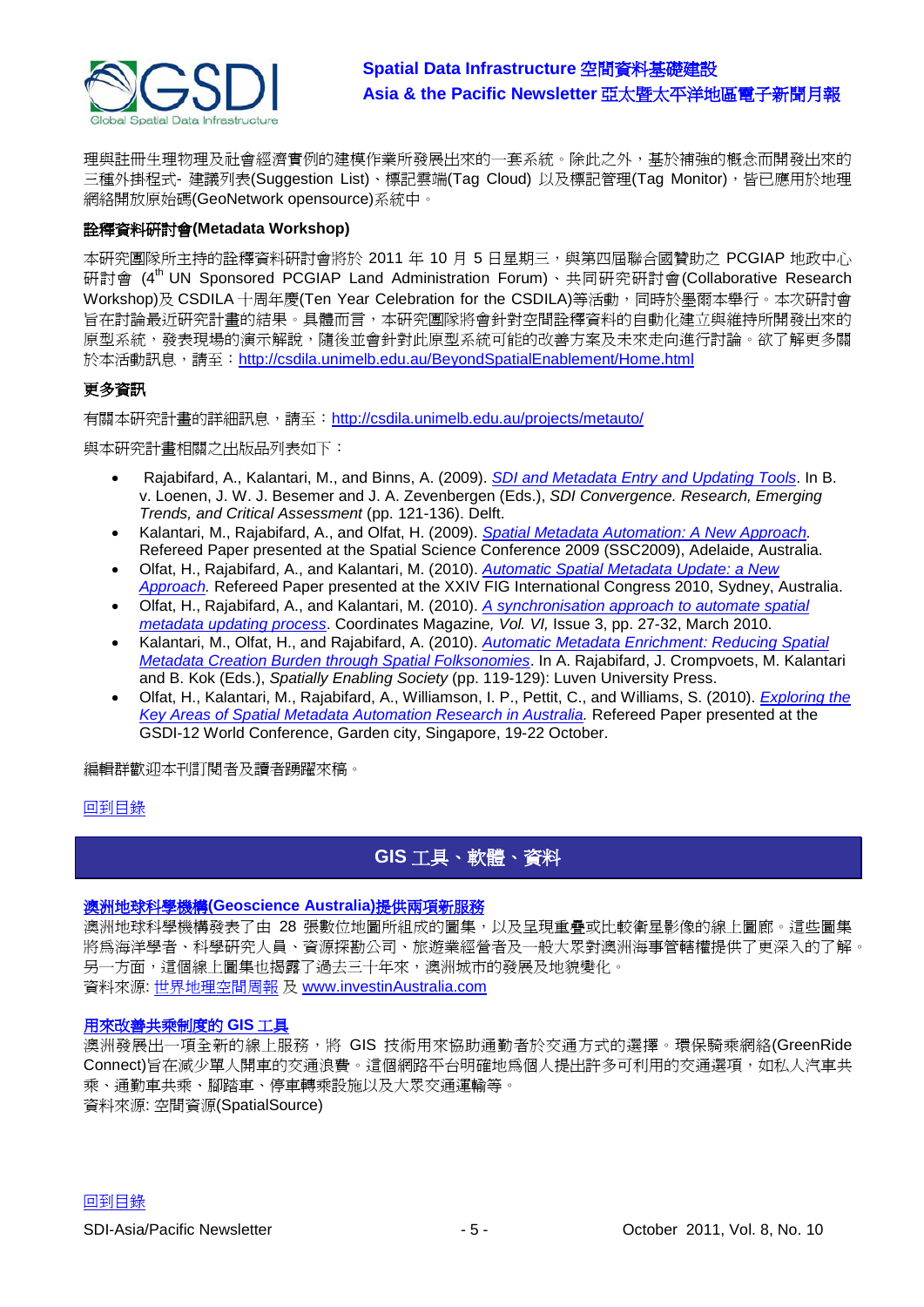

## [西澳洲所繪製的永續策略](http://www.futuregov.asia/articles/2011/sep/01/western-australia-uses-planning-mega-map-long-term/)

西澳洲經濟發展委員會(*Committee for the Economic Development of Australia*, CEDA)正利用一項大型地圖計畫, 以規劃未來四十年的發展性及永續性。CEDA 為一經濟與社會政策的智庫團隊,這個組織與澳洲 GIS 先驅專家團 隊 Esri 密切合作,以建構其專屬的地圖:『開創未來:2010 年至 2050 年塑造西澳*(Inventing the Future: Shaping WA from 2010 to 2050)*計畫』。此計畫包含 12 次的研討會,關鍵決策人員將於會期間,帶領參與者討 論西澳即將面臨的重要議題,如資源管理、就業及基礎建設等。 感謝 Kate Lance 協助提供本報導。

#### 紐西蘭單位業權邊界新法規

紐西蘭測量主管發布 LINZR6531 法規,闡明在 2010 年單位業權法案(Unit Titles Act 2010)的範疇下,允許呈現 永久的結構邊界。這項新法規亦闡明,單位權狀的發展可以繼續運用永久結構邊界的概念。 資料來源: 世界地理空間與土地周報(Geospatial World Weekly and Land)

#### [你從哪裡打來的](http://www.geoconnexion.com/uploads/WhereAreYouCaller_intv10i8.pdf)**?**

對緊急服務調度專員來說,最重要的事莫過於掌握通報者的確切位置。萬一通報者無法確定自己身在何方,該怎 麼辦呢?澳洲維多利亞州的官方人員已經對此找出新的解決方案。

# 資料來源: GEOconnexion International

#### [「安全地圖」輕鬆的創造了共享的安全地圖](http://www.gisuser.com/content/view/24500/222/)

安全地圖是一種非常有趣的資源,可以幫助用戶製造個人化的地圖,並可與家人、朋友或同事共享,尤其是在遇 到緊急狀況的時候,這項資源可立即派上用場。介面操作方式很簡單且應用程式在運作上相當快速,提供給用戶 一種高效率、客製化並可共享的使用經驗。一旦完成這項應用程式,創作者便能指定可以接收此地圖或指示的收 件人,或是能輕鬆地將地圖以預設大小進行輸出的動作。此項服務妥善處理了用戶常會遇到的問題,如猜測路線 及製作地圖等相關狀況。細節請參考 <http://safety-maps.org/make-a-safety-map.php> 資料來源: GISuser

#### [不丹的醫療照護系統與](http://www.expresshealthcare.in/201109/itathealthcare02.shtml) **GIS** 的結合

法國電信企業 Orange 商業服務部(Orange Business Services)與不丹 皇家政府及 帝王 資訊科 技(Regal Information Technology)合作發展針對不丹人民的立即醫療照護服務計畫。該國人民只須撥打 112 免付費專線號 碼,即可接受此服務。在與 Orange 駐印度代表處執行長 Bala Mahadevan 進行的快捷醫療照護(Express Healthcare)主題訪談中,他提到這個全新通訊基礎建設的建立,將 GIS 及 GPS 定位系統的技術同時整合,以協 助處理救護車分配、位置辨識、最短路徑辨識及調度等狀況。除此之外,醫療照護服務諮詢電話亦提供不丹人民 現成的醫療建議、醫療資訊及諮詢服務。該公司還增加了疫情監測、報告及綜合疾病管理系統為其服務內容的一 部分。

資料來源: [世界地理空間周報](http://geospatialworld.net/index.php?option=com_content&view=article&id=23074%3Abhutan-embraces-gis-in-healthcare&catid=56%3Aapplication-health&Itemid=1) 及快捷醫療照護新聞(ExpressHealthCare News)

#### [紐西蘭推動土壤資源數位地圖](http://www.futuregov.asia/articles/2011/sep/13/nz-launches-digital-soil-map/)

紐西蘭公有土地保育機構(Landcare New Zealand)主要負責監督陸上自然資源的永續發展及管理,該機構研究人 員設置了一項線上地圖服務,以便決策者能更容易了解紐西蘭的土地利用狀況及生態。

這項服務又稱為 S-map Online [<http://smap.landcareresearch.co.nz/home>](http://smap.landcareresearch.co.nz/home),是以谷歌地球(Google Earth)的形 式所建立的友善用戶導航系統。它一項相當優秀的系統,具備高品質的地圖基礎,其中包含根據紐西蘭土地資訊 (LINZ)地形測量資料而繪製的地圖,讓用戶不僅能夠精準定位他們感興趣的區域,也能得關於該區域土壤資料的 地理內容。以土壤空間資訊數位系統(digital soil spatial information system)建構出來的 S-map Online,可應用在 地方、區域或是整個國家層級,提供一致且廣泛的國家土壤資料層次訊息。除此之外,使用 S-map Online,亦可 自互動式地圖中探索各種土壤的性質,進一步了解自家後院或是小牧場的土壤種類。用戶也能從中學習有關土壤 分類或特性的詳細資訊,並可下載土壤內容概要說明,以便獲得更多有關土壤性質的知識。 感謝 Kate Lance 協助提供本報導。

#### [亞洲海底地形製繪與測量](http://www.asmmag.com/201109152193/seabed-mapping-and-surveying-in-asia.html)

中國聲稱將提升其海底地形繪製與測量的技術水準。這些作業目的在於精準描述海底的地理環境、水深以及目標 物體和特徵的確切位置。有諸多原因可以解釋為何測量整個亞洲水域及海岸線的動作日漸頻繁,其中包括領土利 益問題、導航及製圖、礦產資源及其他有關能源鑑定等議題。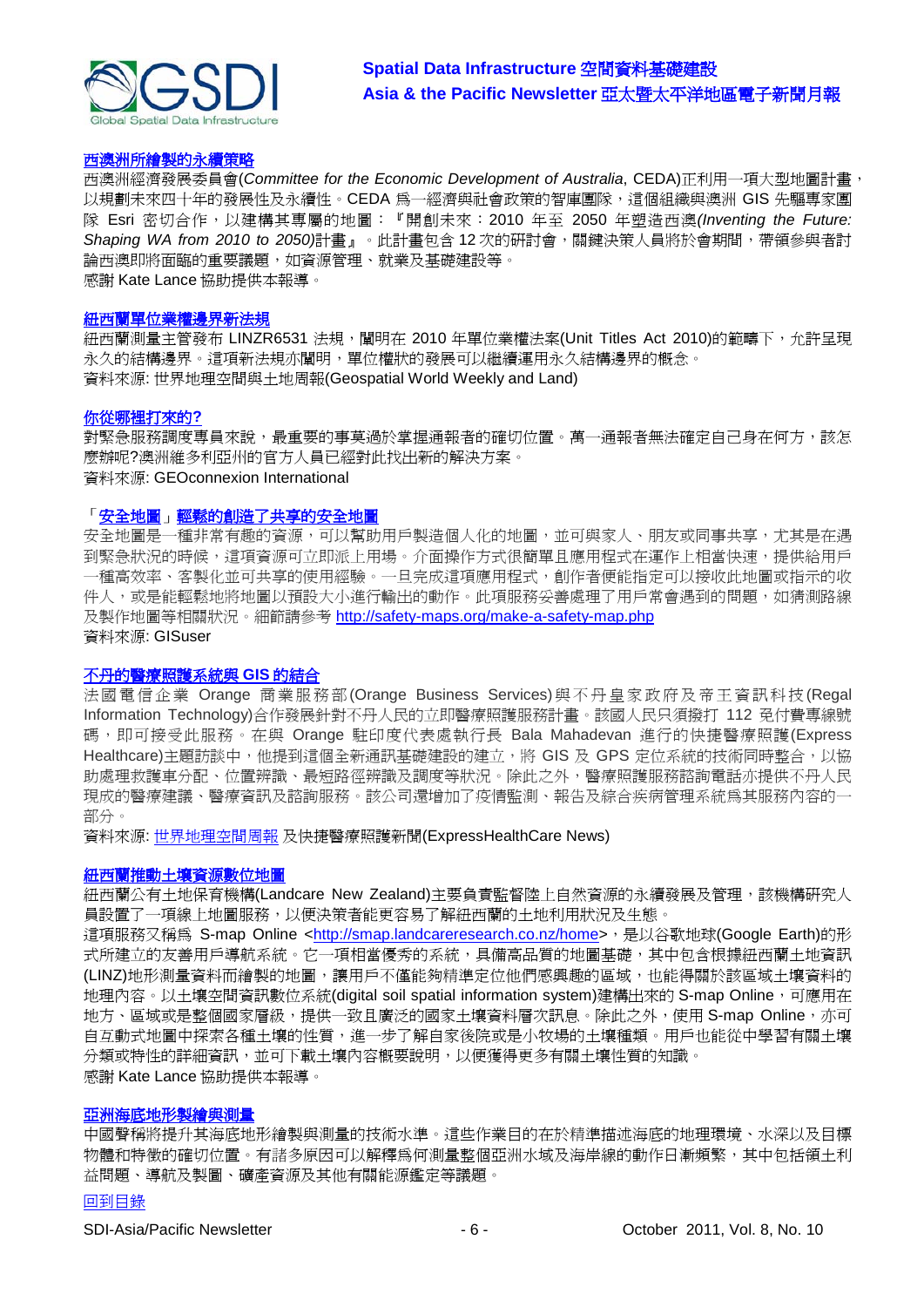

資料來源: 亞洲測量與製繪(Asian Surveying & Mapping)

#### [台灣的規劃機關設置](http://www.futuregov.asia/articles/2011/sep/07/taiwan-agency-launches-web-gis-platform-improved-d/) **GIS** 網路平台

台灣內政部營建署(The Construction and Planning Agency, CPA)為了非都市土地的發展與評估,設置了一個 GIS 網路平台,以改善資料的管理方式及提升使用查詢系統的便利性,這個網路平台名稱:非都市土地開發許可 案進度查詢系統(Examination System of Non-Urban Land Development Permission, [ESNULDP\)](http://gisapsrv02.cpami.gov.tw/ncpublic/)。 另一方面, 由於營建署每年接到的案子數量過於龐大,設置此系統便可協助他們處理這些資料。 資料來源: [www.futuregov.asia](http://www.futuregov.asia/) , 並感謝 Kate Lance 協助提供本報導。

#### **Fugro** [即將在澳洲建立水下航行器](http://www.fugro.com/news/newsdetails.asp?item=554)**(AUV)**的調查研究

位於澳洲伯斯的 Fugro Survey Pty Ltd.即將以水下航行器(AUV)進行深海探測研究,此研究也屬於伍德賽德 (Woodside)石油公司之液化天然氣開發(LNG Development)計畫的一部分。 資料來源: [世界地理空間周報](http://geospatialworld.net/index.php?option=com_content&view=article&id=23112%3Afugro-to-conduct-auv-survey-in-australia&catid=47%3Aproduct-surveying-mapping&Itemid=1) 及 Fugro 新聞稿

#### [回到目錄](#page-0-0)

# <span id="page-6-0"></span>國外新聞

下節內容主要是讓讀者了解本區之外的發展情況,呈現空間資料基礎建設的實施情形。*.*

#### [樂佛蘭市將為成功企業](http://www.gisuser.com/content/view/24369/2/) **GIS** 之實施進行路線圖研討

在丹佛所舉辦的美國公共工程協會(APWA)代表大會期間,科羅拉多州的樂佛蘭市表示將出席 Esri 公共工程執行 電腦系統連線作業聯誼會。APWA 代表大會每年總是吸引眾多來自世界各地的公共工程專家前來了解更多關於這 個領域的實例經驗。由 Esri 及加拿大 Esri 有限公司主辦的 Esri 公共工程執行電腦系統連線作業聯誼會在 2011 年 9月 19 日星期一,於科羅拉多會展中心對面的君悅酒店舉行。決策者與其同儕和業界專家將在本活動中討論如何 將整個公共工程部門的 GIS 技術妥善整合。資深 GIS 專家 Shannon Smith 將代表樂佛蘭市出席本次活動並進行 發表。

經 20 多年的初步 GIS 技術執行水力及電力資源管理後,樂佛蘭市逐漸將此技術擴大運用到整個城市層面,其中 也包括公共工程部門,目標在於如何將其發展成全市適用的企業級系統。樂佛蘭市資深 GIS 專家 Brent Shafranek 表示,本市的發表內容將著重在如何以全市共享資源的角度來運用 GIS 技術,以及 GIS 技術對於整個 城市的運作所帶來的益處。

資料來源: GISuser.com

#### [北極冰層範圍接近歷史新低](http://www.esa.int/esaCP/SEMPQF0UDSG_index_0.html)

衛星測量行動發現,從 1970 年以來,北極海冰的範圍將要創下歷史新低的紀錄,尤其在過去這五年中,所觀測 到的數據係為歷年來最低的紀錄。

資料來源: [世界地理空間周報](http://geospatialworld.net/index.php?option=com_content&view=article&id=23102%3Aarctic-ice-nearing-record-low&catid=59%3Aapplication-geology&Itemid=1) 及 ESA News

#### **NOAA** [之國家天氣服務正計畫打造一個「即時氣象國家」](http://www.gisuser.com/content/view/24387/2/)**(Weather-ready nation)**



美國海洋暨大氣總署 (The National Oceanic and Atmospheric [Administration, NOAA\)](http://www.noaa.gov/)發起一項全面的倡議, 即建立一"Weather-ready"的 國家。由於全國各地越來越無法抵擋日趨惡劣的天候狀態,如龍捲風爆發、 強烈熱浪來襲、洪水、颶風活躍的季節,以及威脅電子及通訊系統的太陽風 暴等。建立此系統係為了挽救更多生命並保護人民生計,使美國的居住環境 變得更加安全。

NOAA 並表示,美國今年已經歷了九次個別的災難,每次造成的經濟損失皆 達 10 億美元或是更多—已追平 2008 年的紀錄。最近一次損失超過 10 億美 元的事件即為今年夏天,沿著美國中西部密蘇里河及蘇里斯河上游流域爆發

的大洪水。今年截至目前爲止,經濟損失已遠遠超過 35 億美元以上。 資料來源: GISuser.com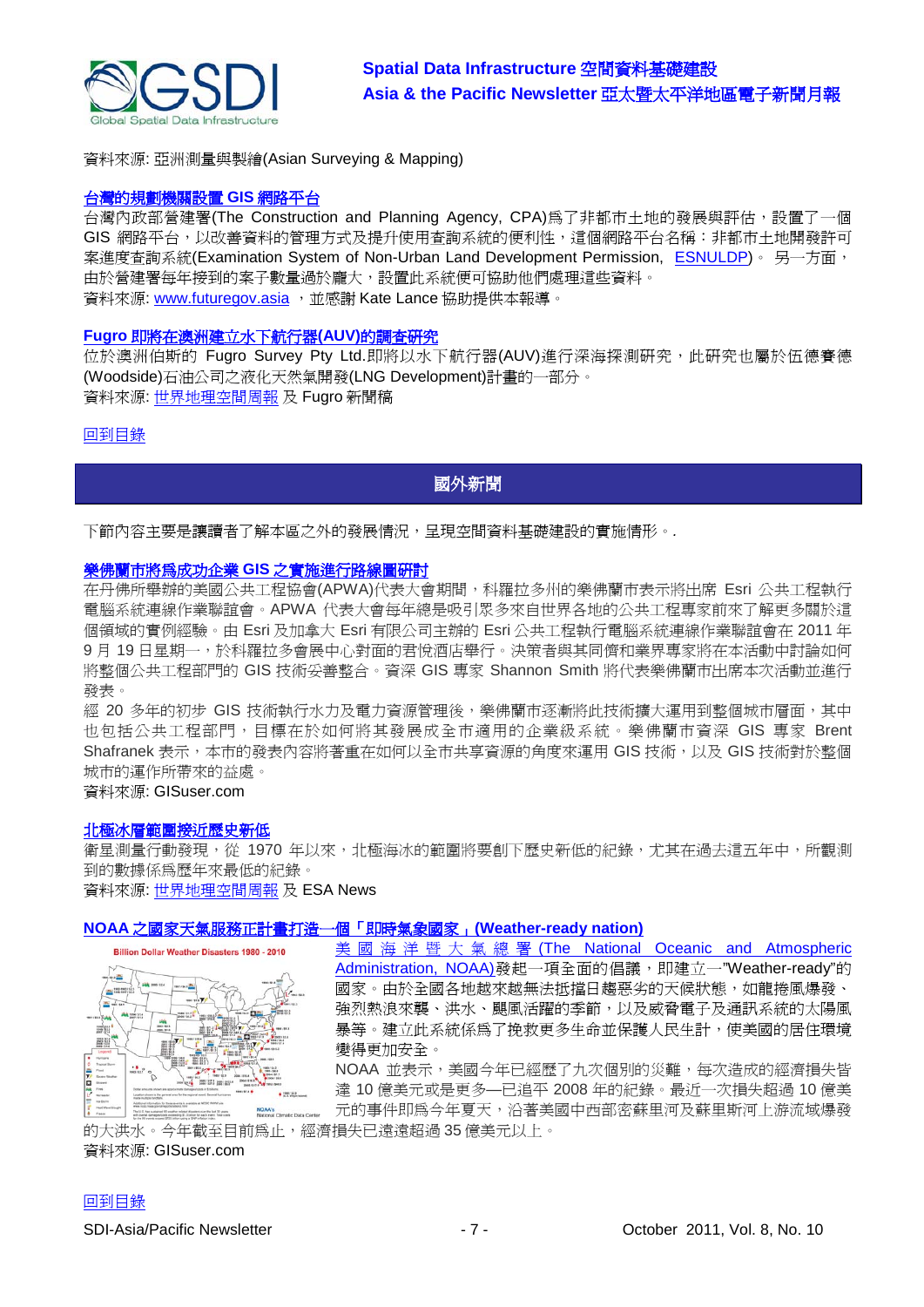

#### 谷歌地球**(Google Earth)**[使用間諜衛星守護世界上偉大的古代遺址](http://newswatch.nationalgeographic.com/2011/09/09/spy-satellites-google-earth-now-guarding-world%e2%80%99s-great-ancient-sites/)

生態環境保護學者利用間諜衛星、劃時代的電腦技術及專門的人類學網路來建立一個「早期警示系統」,以保護 地球上一些最重要、同時也最受威脅的考古遺址。 資料來源: [世界地理空間周報](http://www.geospatialworld.net/newsletter/weekly_newsletter/sep1911.htm) 及 國家地理每日新聞

#### [雲端運算技術使得建立](http://www.gisuser.com/content/view/24441/2/) **GIS** 系統變得更容易

由於雲端運算技術的出現,現在要建立一個 GIS 系統已非難事。雲端運算技術提供許多技術上的能力需求,通常 透過網路執行的隨選服務。因此,雲端運算藉由系統直接內建置伺服器,使得 GIS 系統的設立變得更為簡易。 資料來源: GISuser.com

#### [美國檔案人員協會之地理空間信息保存](http://highearthorbit.com/geospatial-preservation-at-society-of-american-archivists/)

"[地理空間資料保存](http://saa.archivists.org/Scripts/4Disapi.dll/4DCGI/events/eventdetail.html?Action=Events_Detail&Time=-784681258&InvID_W=1860)"的一系列討論,廣泛搜索美國會圖書館價値 1,000 萬美元的收藏資料,並將美國聯邦地質調 查局(USGS)環境狀況 1507 年瓦爾德賽彌勒宇宙誌地圖[\(Waldseemüller 1507 map](http://en.wikipedia.org/wiki/Waldseem%C3%BCller_map) *Universalis Cosmographia*)的 歷史性衛星影像儲存至 GeoMAPP,以收集地理空間資料的時間戳記狀態(time-stamped state geospatial data) 。 資料來源: Andrew Turner [的「地球高空軌道」](http://highearthorbit.com/)(high Earth Oribit)部落格

#### 調查人員使用 **FARO** [三維雷射掃描儀器為拳擊手之死還原現場](http://www.lidarnews.com/content/view/8567/)

根據一組鑑識專家團隊指出,兩年前過世的前次中量級拳擊新秀冠軍 Arturo Gatti 的死因並非自殺,而是他殺。 2009 年 7 月, Gatti 的遺體被他的妻子 Amanda Rodrigues Gatii 發現倒臥於巴西的一座豪華酒店房內的廚房外側。 巴西警方最後判定,Gatti 是在一場酒醉爭執後,從他妻子的皮包中取出皮帶將自己勒斃。然而,經專家團隊使用 FARO 三維雷射掃描儀進行偵查後,他的死亡被宣告為一件殺人事件。 資料來源: LiDAR News

#### 立陶宛城市在歐洲率先推出觸控式地圖

位於立陶宛的維爾紐斯(Vilnius)成為歐洲第一個在公車候車亭使用觸控式感應數位地圖的城市。這些互動式地圖 提供了包括立陶宛語、英語、俄語、波蘭語及德語的公車及無軌電車路線資訊。 資料來源: [世界地理空間周報](http://geospatialworld.net/index.php?option=com_content&view=article&id=23043%3Alithuania-city-first-in-europe-to-launch-touch-map&catid=48%3Aproduct-cartography-map-publishing&Itemid=1)

#### [澤西州使用雷射掃描技術記錄犯罪現場](http://www.lidarnews.com/content/view/8542/)

4Dmax 為一最新也最具創發性的公司之一,主要工作內容在於為電影及電視視覺特效製作技術(VFX)與鑑識測量 與空間資訊(Forensic Geomatics)。憑藉著多年來在 3D 資料的收集與呈現之各方面經驗,4Dmax 為市場提供了 許多節省時間與成本的解決方案。4Dmax 是完整的 3D 空間資料收集、分析、審訊及呈現的專家。 在澤西州,4Dmax 完成六宗死亡案件現場的所有數位文件,以進行分析與犯罪現場相關的所有空間資料,包括受 害者的位置、血跡分布、鑑識物證及採樣。這項技術未來也許能應用在許多層面,如犯罪現場的分析調查以及法 庭上的證據出示。

資料來源: LiDAR News



#### [有機農作物認證機構](http://www.redorbit.com/news/space/1112385075/certifying-organic-crops-from-space)

有機農業藉由某些實際的運作方法以避免廣泛使用化學物質,進而為人們提供健康食物同時也保護了 環境。歐洲太空總署(European Space Agency, ESA)現正協助將衛星影像運用在有機作物的認證工 作發展。所有產品需在一系列的標準規則下生產,並須通過一項爲期一年的審查評估,才能接受有機 作物的認證資格。由於有機作物與傳統作物的處理方式不同,他們各具有不同的差異特性。 資料來源: [世界地理空間周報](http://世界地理空間周報/) 及 [www.redorbit.com](http://www.redorbit.com/)

#### [檢視我們的過去:現在就上線以瀏覽歷史地圖收藏展](http://www.gisuser.com/content/view/24445/2/)

我們從超過 200,000 張美國聯邦地質調查局(USGS)的歷史地形圖中,掃描出將近 90,000 張高解析度的圖像,有 些圖像的來源甚至可追朔到 1884 年,現在都能在線上觀賞這些珍貴的影像記錄。這個歷史地形圖像收藏展包含 以各種版本與規模製作的已出版美國地圖,欲瀏覽可選擇地理參索資料線上數位下載,或是經由 USGS 線上商店 直接掃描列印。

資料來源: GISUser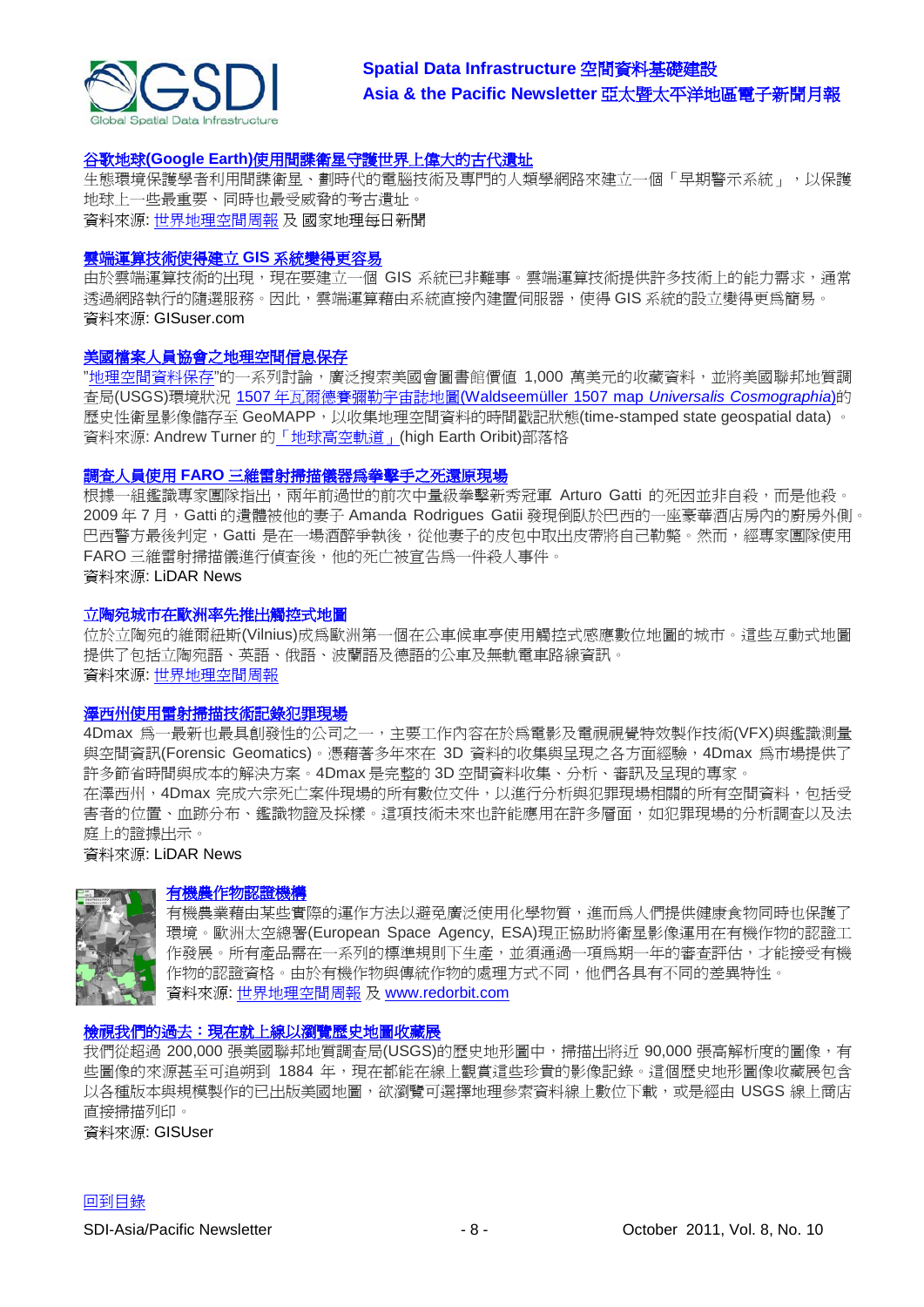

<span id="page-8-0"></span>文章

[地理空間業界史中最重要的一年是何年](http://www.directionsmag.com/articles/what-was-the-most-important-year-in-the-history-of-the-geospatial-industry/123059)**?** 1969 年,根據 Carl Reed 所提供的資料 資料來源: 方向雜誌(發表於 2006年8月24日, 星期四)

[地理空間業界史中次重要的一年是何年](http://www.directionsmag.com/articles/what-was-the-most-important-year-in-the-history-of-the-geospatial-industry/123059)**?** 1993 年,根據 Carl Reed 所提供的資料

資料來源: 方向雜誌(發表於 2011年9月12日, 星期一)

#### 北極光**:** [鑑識製繪技術帶來的曙光](http://www.profsurv.com/magazine/article.aspx?i=70993) Bob Galvin 著

傳統上,只有在進行田野調查時才會使用全站儀(Total Station)。從事個人顧問公司或是隸屬於大型測量機構的那 些老練的測量人員發現,這種可靠的測量工具也可應用在執法的層面—更具體地說,即應用在災害現場的鑑識製 繪。然而災害現場調查員並未使用此工具,因他們依舊著重於描繪重點物理證據部分。

由於加拿大幾乎每一個鑑識調查都會使用全站儀,故即使是沒有太多鑑識測繪經驗的測量人員也必須加緊學習如 何使用該儀器,並學習如何同時搭配使用資料收集器、證據蒐集軟體、以及包含災害現場標準文件管理程序的圖 解程式。同時,位於加拿大亞伯達愛民頓市的加拿大交通安全教育中心(Canadian Traffic Safety Education Center, CTEC)亦負責協助他們學習鑑識製繪的方法。

測量人員偶爾也會提供協助,以指導使用全站儀的方法。加拿大的警察機關(性質與美國執法機關類似),已經雇 用一些測量人員負責處理較特殊的事件,其中包括協助鑑識製繪的工作。

資料來源: 專業測量員

#### 特寫**[: 911](http://www.profsurv.com/magazine/article.aspx?i=70986)** 特寫 Frank John Hahnel 著

2001 年 9 月 11 日當天,作者本人正待在喬治亞州亞特蘭大市。隔天,美國陸軍工兵署(the U.S. Army Corps of Engineers)需要測定雙塔遺址在地面上還有多少殘骸,如此他們才能更具體判定雙塔有多少殘骸掩埋於地表之下。 由於當時遺址火勢仍相當猛烈,且飛機也無法進入此區域,因此,使用 3D 雷射掃描儀進行測量成了唯一可行的 選項。於是,他開車到紐約市並會同兩名同事,在那些殘骸堆上進行合適的作業位置協調。 資料來源: 專業測量員

#### [以雷達影像進行洪水鑑定](http://www.gim-international.com/issues/articles/id1769-Flood_Identification_from_Radar_Imagery.html) – 斯洛維尼亞都市及農村之洪水區域製繪

衛星雷達影像的時間序列對於洪水範圍、洪水動態及其造成的破壞程度的監控上有很大的助益。在 2010 年早秋 於斯洛維尼亞所捕捉到四張甫經一場暴雨肆虐後的中等解析度雷達影像之時間序列(ENVISAT, RADARSAT-2), 可看出那些在首都盧布爾雅那裏面及周遭被高估及低估的洪水區域範圍。作者檢視了這些資料來源後,發現其根 本性的不足之處,並進一步察覺雷達影像對包含了各種土地利用形式下的洪水區域製繪,有著相當大的發展潛力。 資料來源: GIM International

#### [讓測量教育變得有意義](http://mycoordinates.org/making-surveying-education-relevant/) Garfield Young, Martin J Smith, 及 Roger Murphy 著

測量教育對於測量/空間資訊工業一直無法趕上其中的變化,有些人認為這種本質上的落後需要予以關注與改善。 測量工業不僅受到科技層面的衝擊,現代化過程帶來的資訊與電腦技術也對測量/空間資訊程式的教育方法造成相 當大的影響。本文檢視了那些挑選過的測量/空間資訊計畫如何將他們的課程與工業需求、學生特質及較高等教育 中的某些特定趨勢產生連結。研究團隊從 13 個國家中擷取 15 種測量/空間資訊計畫實徵資料作為研究內容背景。 這項研究調查了本學科的課程結構及教學替代方案,以及其對學生預習準備作業產生的影響。 資料來源: Co-ordinates magazine

#### [測量員的報告:測量的真面目](http://www.amerisurv.com/content/view/9013/153/)

瞎子摸象的寓言談到描述一隻大象時可以出現六種完全不同的說法,也就是說,同一件事情只要站在不同的角度 看,就會得到不同的結論。測量也是如此。這門專業領域幾千年來已經囊括幾乎所有可用的技術。擁有不同觀點 的優秀測量人員也對測量學提出各自的定義描述。看來測量人員們現在也能深刻的理解那頭「大象」。 資料來源: The American Surveyor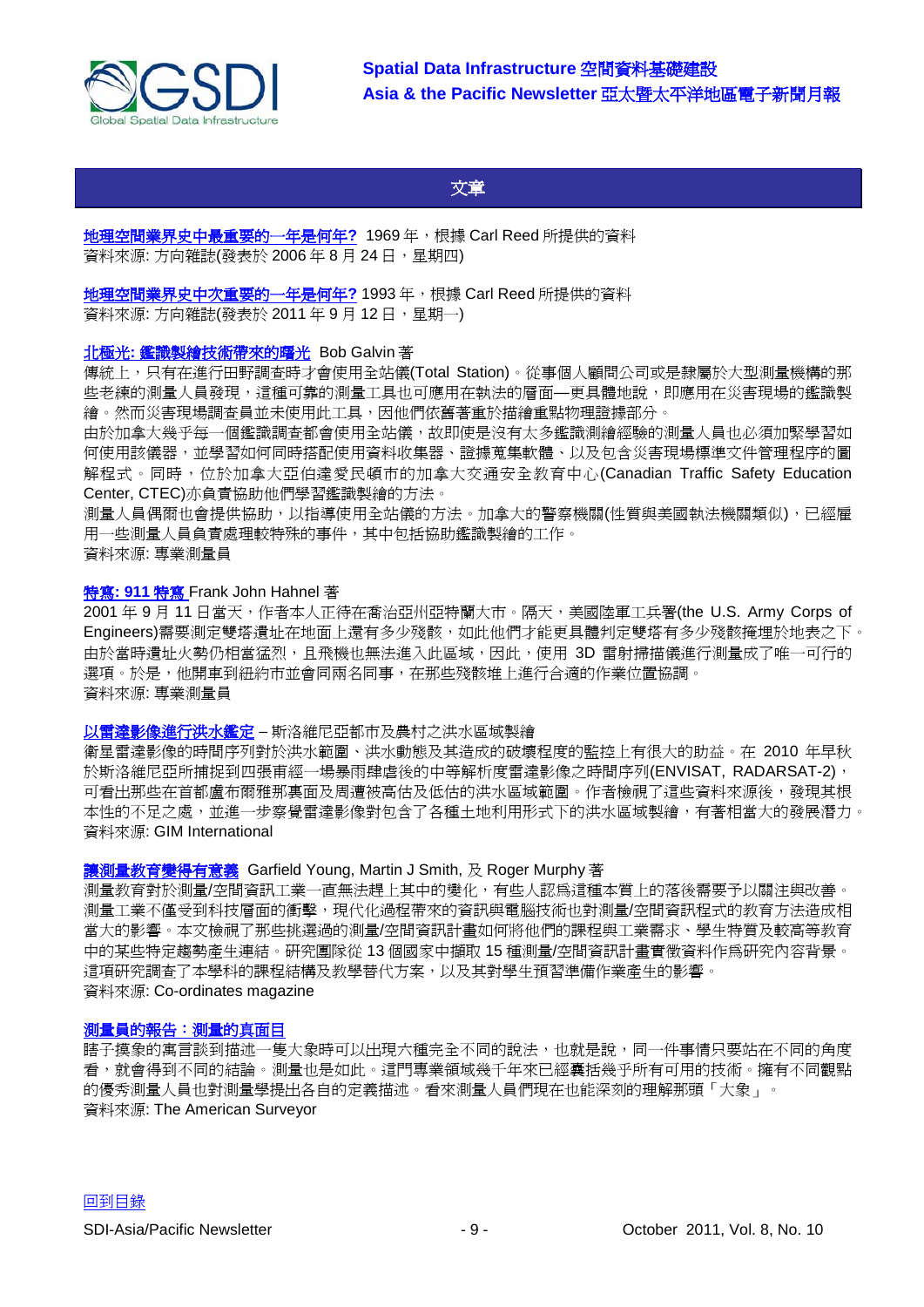

#### 測量教育**:** [國際測量師聯合會](http://mycoordinates.org/surveying-education-a-view-from-fig/)**(FIG)**的觀點

本書由國際測量師聯合會主席 CheeHai Teo 及國際測量師聯合會教育委員會(FIG Commission 2), Steven Frank 合著



下一代的專業程度必須不停地接受磨練與增強,他們不僅要受過完整的教育及內涵,還要能夠 敏捷地回應那些不斷增加的人性需求。人類總是面臨一連串的挑戰,從基本的食與住的滿足, 接著是環境逐漸衰敗的問題、自然災害及氣候變遷、日益擴大的收支不均及經濟危機等。這項 專業不只應用於理論上的測量,為了賦予更多意義,它還必須將其科學與技術、知識與實作經 驗管理予以調和並徹底實踐,使人類能達到更美好的生活。 在這個背景之下,測量教育工作 者當前任務便是教育及塑造下一代的專業能力。 資料來源: Co-ordinates magazine

#### 地下建模 **–** 看不見的設施**…**[他們也能被測量嗎](http://www.amerisurv.com/content/view/8871/153/)**?** Les MacFarlane 與 Jim Waite 合著

藉由衛星定位及光學儀器技術如 LiDAR 與雷射掃描,測量地上物的準確度及細節持續地提升。軟體技術現在也能 顯著有效地將大量 3D 地理空間資料轉換成為有用的數位模型。規劃人員、工程師、建築師以及分析師也因此得 以輕易地在電腦上操作這些模型,在一個擬議設計或重建的脈絡架構下檢視現有的基礎建設。隨著 3D 模型資料 庫日漸廣泛運用在基礎建設的計畫中,虛擬圖像很可能在計畫初期,就能以一種較容易理解的架構,呈現給計畫 相關的關係人。

這些豐富的資料信息已徹底顛覆我們對專業本身的標準觀點。早期普遍被接受的測量實作與交付結果,由於無法 應付法令期待或是競爭壓力,已被後來廣泛運用的全球導航衛星系統、機器人技術以及掃描技術給取代。

即便是地表下的物體測量,時至今日對它的期望跟過去並沒有太大的差異,與光學儀器及衛星定位系統相較之下, 對地下物的精準 3D 定位建模資料結果往往會出現落差。因此,使用 3D 建模方式蒐集此類基礎建設的資料會顯得 較為不足。

資料來源: The American Surveyor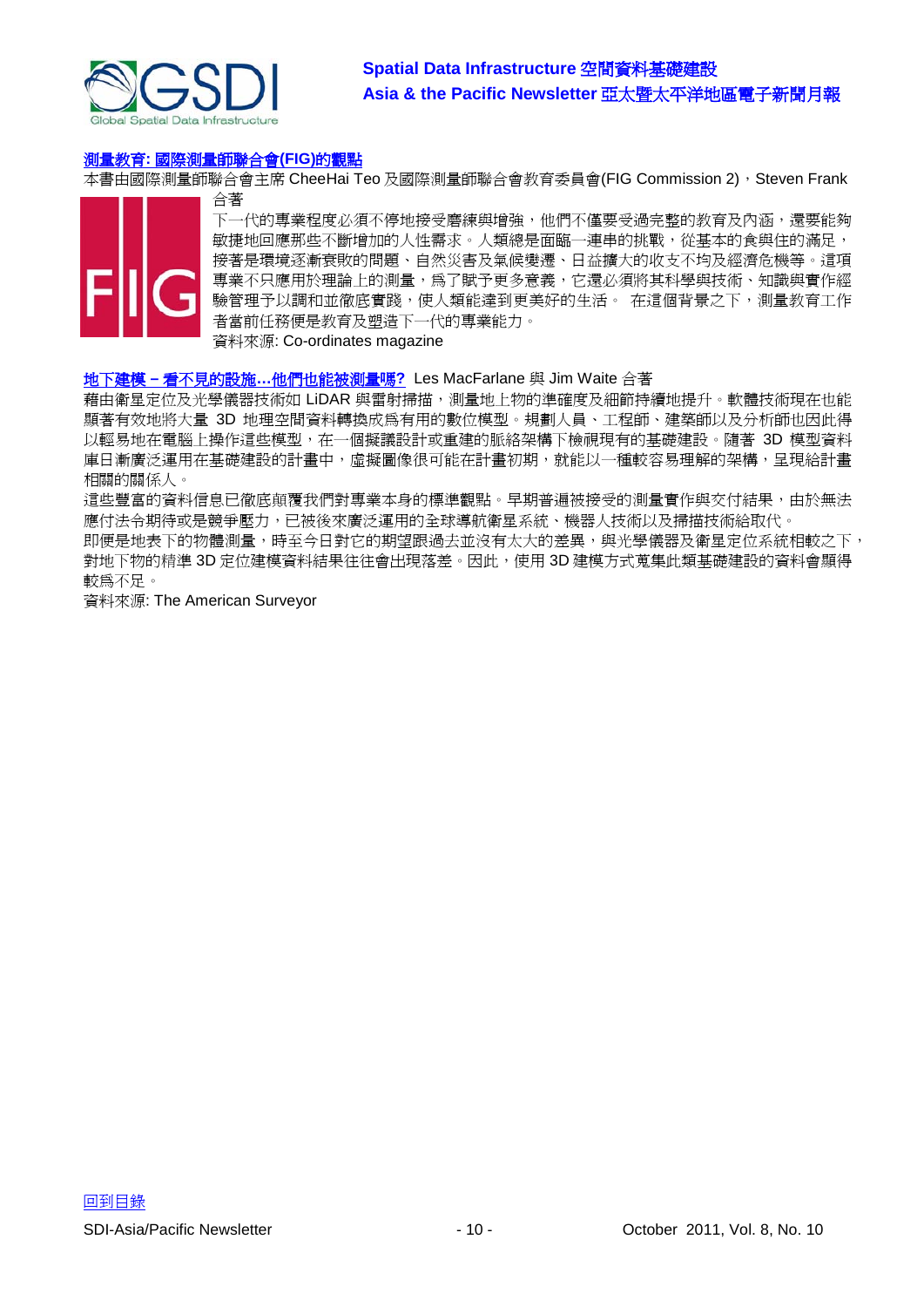



# 『加拿大地圖集』**(Atlas of Canada Archives)-**超過 **1,000** 張歷史性地圖

<span id="page-10-0"></span>書籍與學術期刊**(**影片與網路出版品**)**

遊客可在「加拿大自然資源部」(NRCAN)線上資源觀賞到加拿大數位地圖文檔。 藉著掃描數位文檔或使用一個方便的網站地圖瀏覽器,就可以線上觀看甚至可追溯 到 1906年的地圖。這個超過 1000份地圖集,包括過去 1906年至 1995年加拿大 所有的五個地圖集版本、1956 年至 1987 年間國際的世界地圖的加拿大地區圖、和 1969 年到 1972 年的加拿大第一次冰川地圖集。地圖的主題包括:人口、文化、原 住民、經濟、交通、環境和歷史題材。地圖可以高清晰度的 PDF 或 JPG 下載,一 般大小約為 1~3MB。

#### 『工程師和專案經理之 **GPS** 應用』- 作者: Clement A. Ogaja 博士

『工程師和專案經理之 GPS 應用』一書內容涵括 GPS 的基本知識,包括定位和測量原理、提高精準度的技術、 以及低成本與高精度系统的分析。該書的後面幾章詳细討論了 GPS 系統的選擇和實施,並在各種工程情況下展 示了 GPS 的具體應用,包括監測結構的建全度、機器人和機器的控制、海上作業、大型工地的材料追踪、工地 控制和設計、以及地質災害監測。本書由美國土木工程師學會(ASCE)出版。線上購買:欲了解更多信息,請 聯繫: Kevin Higgins 703-295-6266 [khiggins@asce.org](mailto:khiggins@asce.org)

#### **[Maphead](http://www.amazon.com/Maphead-Charting-Weird-World-Geography/dp/1439167176)** –作者: Ken Jennings



幾千年來,地圖基本上只屬於一種靜態媒介。雖然在歐洲人發現亞洲的寬廣和亞洲將印 度洋周圍的土地繪製後,地圖的內容有所改變,但製圖學卻一直沒變。過去, 我們靠的 是羅盤, 而直至不久以前, 我們依然依賴著羅盤。

但現在則不同了。今天,我們擁有太多的地圖,僅用一只互動性的智慧型手機,我們就 能把哥倫布時代的實際城市景觀繪圖在手機上的螢幕一覽無疑。這種製圖的革命為 Ken Jennings 的新著『Maphead』提供了背景,他以地理學書呆子的態度繪制所有的地圖路 徑(geographic wonkery),讓許多人分享他的奇特癡迷。

本書充滿了令人感到好奇的軼事 - 製圖員在發動攻擊的 D-Day 前一天悄悄的溜進法國境內- 全書充滿了類似這種 的軼聞 – 全球最大的湖中島嶼上的湖中之島,座落於何處?答案是菲律賓 – 您也許會將 Jennings 與某些專門注意 細瑣小事的人相提並論, 但在流行文化的時代精神上, 他卻是位受人喜愛、有趣和可愛的冒險作家。美國的地理 教育一直存在著一些嚴重的議題,但本書最棒之處在於 Jennings 能以對研究熱愛的心態,與國會製圖科主管談論 歷史地圖或與童年好友高談闊論幼年時所幻想的地圖。

如果你恰巧是地圖或旅遊導向的讀者,您很難不爲 Jennings 的書打動。在他的書中,每個地方都擁有不爲人知的 秘密,標誌著它自身獨特而迷人之處,並以花絮般的敘述被呈現出來。 [摘錄[自赫芬頓郵報](http://www.huffingtonpost.com/2011/09/21/ken-jennings-discusses-ma_n_973395.html)]

#### [『對地理空間產業、開放標準及開放源碼之看法』](http://cameronshorter.blogspot.com/2011/06/memoirs-of-cat-herder-coordinating.html) Cameron Shorter部落格

#### 『**SDI** [雜誌』](http://www.sdimag.com/)

[『鵜鶘媽媽:人類永續發展雜誌』](http://www.pelicanweb.org/solisustv07n08page1.html)

2011 年 8 月期已出刊:

『**[LiDAR](http://www.lidarnews.com/newsletter/Vol1No17.htm)** 新聞』 第 **1** 卷第 **17** 期

[『思考季刊』](http://www.thinkwithgoogle.co.uk/quarterly/people/#aboutthebook) - 谷歌線上雜誌

[『地理座標』月](http://mycoordinates.org/pdf/june11.pdf)刊

『**SERVIR-**[非洲社區新聞』](http://www.servirglobal.net/africa/en/News/CommunityNews.aspx)

[『美國測驗師通訊』\(](http://www.amerisurv.com/newsletter/20JUL2011.htm)7 月 20 日)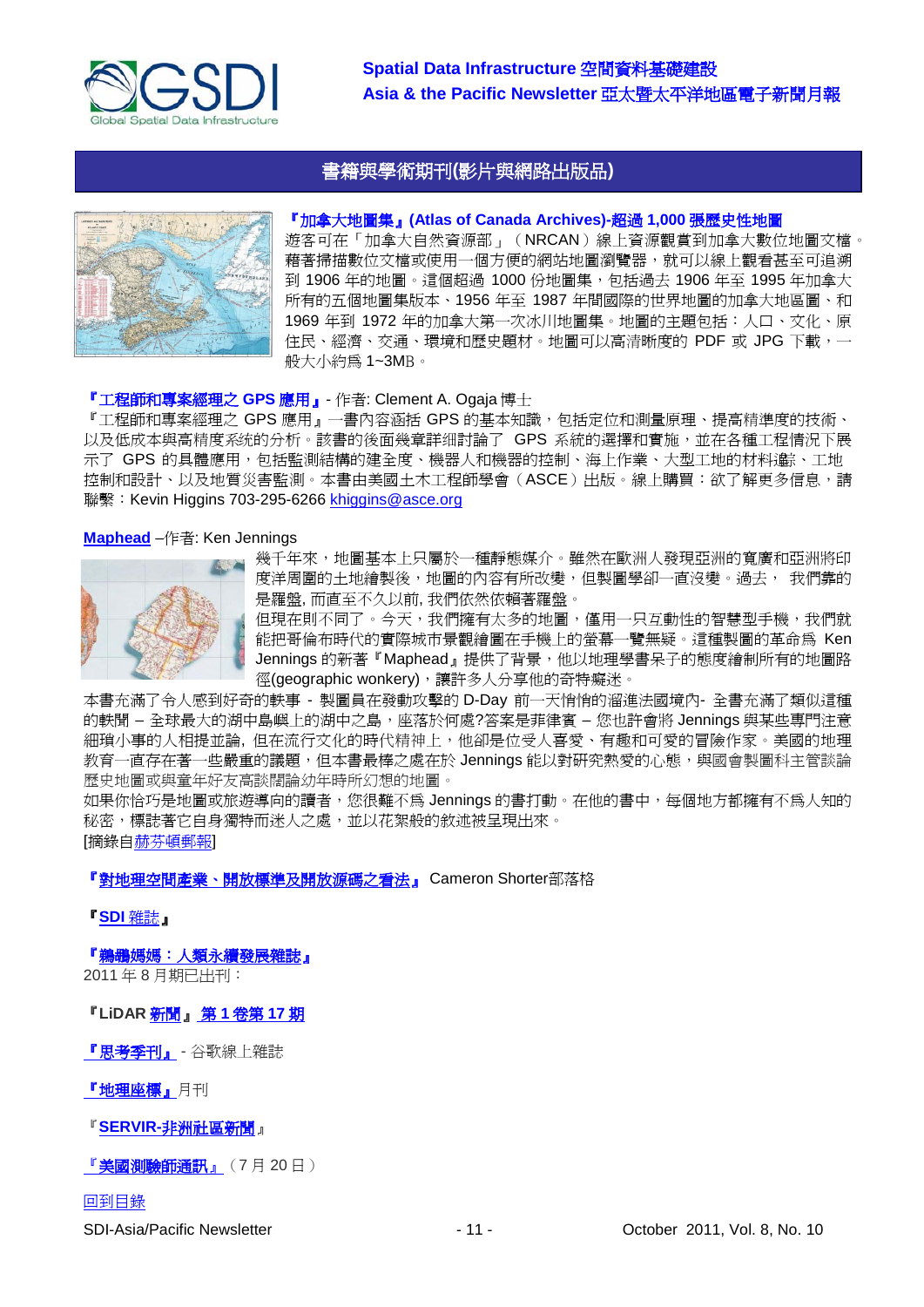

# 『**GISuser - GIS** [和地理空間技術新聞』](http://www.gisuser.com/)

#### [回到目錄](#page-0-0)

# <span id="page-11-0"></span>趣聞軼事

## [城市放大圖](http://www.lidarnews.com/content/view/8574/192/) - 來源:LiDAR 新聞



#### **Paul Goldberger** [紐約地鐵地圖的數位化](http://www.newyorker.com/online/blogs/newsdesk/2011/09/vignelli-subway-map-mta.html)

對於大多數 70 年代的人,紐約市官方地鐵系統路線 圖就像是一幅美麗的畫。事實上,它不僅只是美麗: 它幾乎是一個將硬梆梆的規範設計予以抽象化的優美 圖案,由著名現代派設計師 Massimo Vignelli 所設計, 他認為只有以這種表現方式,才能將如麵條糾結的地 鐵線路讓人在紙張上一目了然。Vignelli 的地圖以誘 人的色彩,將地鐵線路以直線上升、下降、或以完美



的四十五度角顯現。

『紐約客』雜誌的連結文章則提供了更有趣的鏈結;尤其是音樂家的亞歷山大·陳(Alexander Chen)這位指揮 (指的是音樂而不是火車)將地鐵系統路線變成[「交互式字符串樂器」](http://vimeo.com/19372180)(turned it into an "interactive string [instrument\)](http://vimeo.com/19372180),和紐約交通局的互動性[「週末客」](http://www.mta.info/weekender.html)(Weekender)「地圖及旅行計畫者」(map & trip planner)。 資料來源:『紐約客』雜誌



#### [氣候變化迫使『全球最具權威的地圖集』重繪地圖](http://www.onearth.org/blog/times-atlas-maps-climate-change)

『阿特拉斯時報出版商』發出新聞稿,為他們自 1999 年版以來所作的「格陵 蘭冰蓋融化 15%」之不正確報導而 公開聲明道歉。雖然該社一向以地圖的準 確性自豪,但也不得不承認先前有關此項新聞稿和宣傳活動的錯誤。



資料來源: [www.OneEarth.org/blog](http://www.oneearth.org/blog)

#### **[Back to contents](#page-0-0)**

<span id="page-11-1"></span>教育訓練

#### **[Large-Scale 3D Laser Scanning: The Complete Process](http://www.faro.com/site/resources/details/1373?CampaignId=70170000000bbwr)**

#### **(**大型**3D** 雷射掃描**:** 完整的過程**)**

如果你錯過了現場網路研討會「大型 3D 雷射掃描: 全部的過程」,別擔心! 現在你可以透過網路,隨時隨地想看 就看!

#### **2012-2013**學年課程註冊,正式開辦:

#### 湍特大學 **–** 地理資訊科學與地球觀察的**ITC**學院

您現在可以開始申請 2012-2013 學年度線上課程。可瀏覽課程計畫(學位、文憑與証書),課程類別(災害管理、地 球科學、地理資訊學、管理、地政管理、自然資源、都會規劃、水資源)或在課程搜尋中找定位 [www.itc.nl/CourseFinder](http://www.itc.nl/CourseFinder)。如欲索取 2012-2013 課程手冊,請寫信到 [<alumni@itc.nl>](mailto:alumni@itc.nl)索取。

#### 短期課程:遙感探測及地質與礦物探勘之**GIS**,為期:**2**週 **(**坦尚尼亞三蘭港**)**

為期兩週的遙感探測及地質與礦物探勘課程內容從介紹GIS應用、遙感探測以及航空地球物理學到地質繪圖和礦 物資源探勘。本課程將於2011年11月7日於坦尚尼亞三蘭港的SEMAIC開課。註冊截止日期:**2011**年**11**月**1**日。 課程內將包括:1) 地質資料組分析與解釋,如ASTER衛星影像、空中地磁學和伽瑪射線光譜以及地球化學,2)整 合不同資料集,以強化地質解釋,以及3)GIS礦物填圖建模,產生探勘目標。概念與理論將於互動演講中做解釋,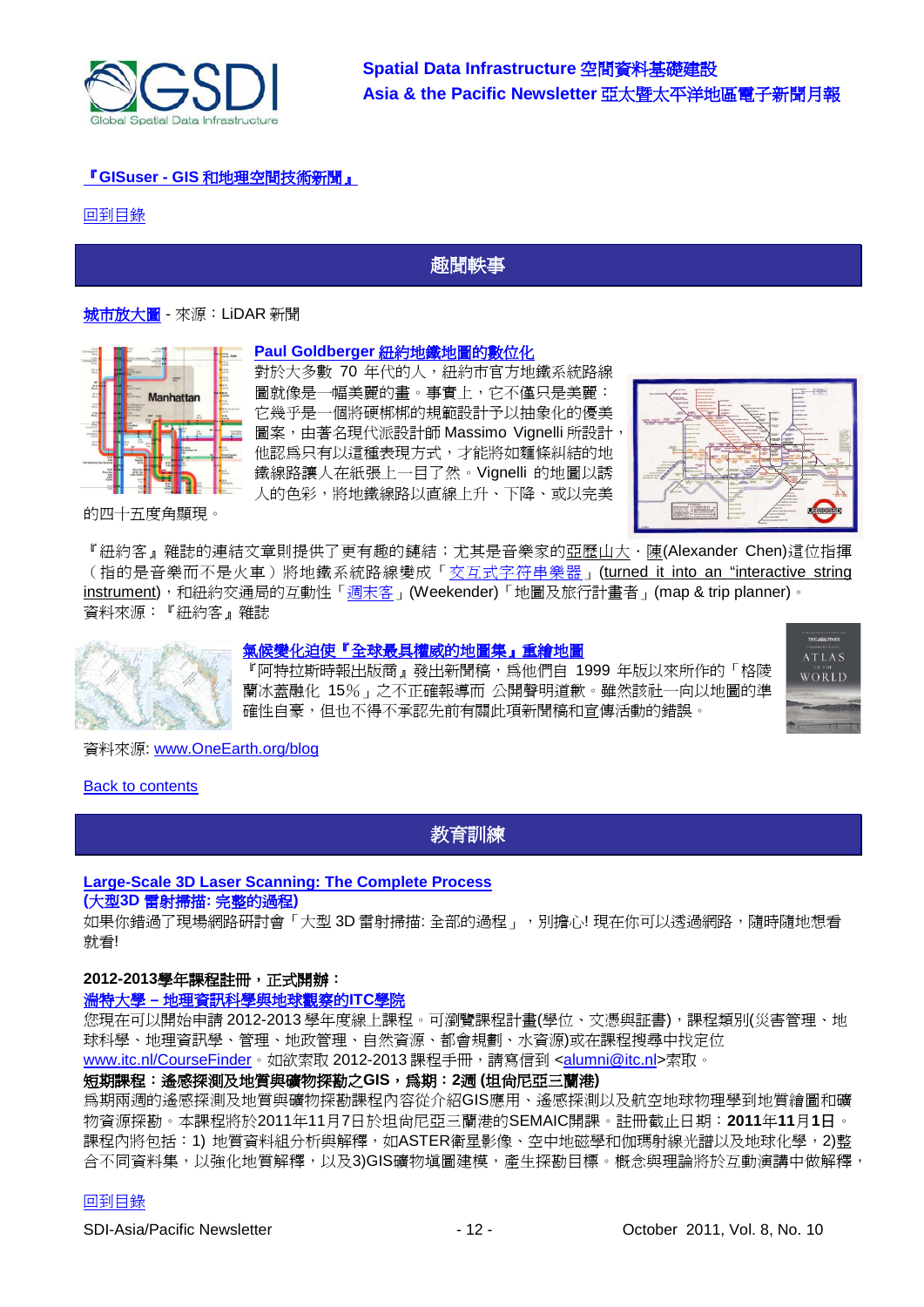

並於東非實務練習和其他課程中做應用練習。

目標族群:從事地質繪圖與/或礦物資源探勘,想增強自我在GIS環境中的數位資料集應用知識和提升地質繪圖與 探勘活動效率之地質學家。

如欲取得更多資料和註冊,請上: [www.itc.nl/Pub/study/Courses/C11-ESA-TM-05.html](http://www.itc.nl/Pub/study/Courses/C11-ESA-TM-05.html)。

#### [開放性地理空間社群線上學習課程](http://elogeo.nottingham.ac.uk/xmlui)

很高興通知大家ELOGeo (一種使用地理空間開放資料、開放源碼與開放標準的線上學習架構)計畫的典藏課程已 經完成。

ELOGeo 是由JISC贊助, 位於諾丁漢大學的地理空間科學中心, 由諾丁漢大學與曼徹斯特大學的卓越Mimas中心 合辦。ELOGeo 主要合作單位有開放源碼地理空間基金會(OSGeo)、開放性地理空間協會(OGC)、全國地形測量 局、開放諾丁漢、國際製圖協會(ICA)以及gvSIG協會。

更多 ELOGeo 資料,請點[選這裡。](http://elogeo.nottingham.ac.uk/index.html)

#### **gvSIG** 訓練平台提供給 **gvSIG** 使用者的第一套課程

gvSIG協會試圖透過網路課程、推出新學習平台:gvSIG訓練,增加使用者的學習機會。因此,gvSIG協會推出其 官方認證課程。

這也是朝免費地理信息學訓練課程又更近一步,建立一個線上訓練中心,有助於gvSIG計畫之拓展與永續性。是 沒有地理限制,而且接受最棒專業人士指導的訓練。

在這個平台,有數種語言版本可選擇,不同程度的使用者或開發者,都能學習如何使用 gvSIG 計畫的不同應用。 課程清單將隨著不同的 gvSIG 以及免費地理信息學專業課程(資料庫、地圖伺服器....)逐漸擴展,預期目標是涵蓋 社群的不同需求。

gvSIG 訓練提供的課程是取得gvSIG 官方認證的必要部分。

欲取得更多資料:

- gvSIG 訓練: [<http://gvsig-training.com/>](http://gvsig-training.com/)

- gvSIG 認證: [<http://www.gvsig.com/services/certification>](http://www.gvsig.com/services/certification)

# **GIS** 課程 **–**遠距教學

#### **NSW Riverina Tafe**

以下所列課程都是完整地理資料系統課程,可利用遠距教學分幾個學期完成修業。

- ■[空間資料服務](http://www.rit.tafensw.edu.au/nec/nrme/giscourses#Cert III in Spatial Information Services (CPP30109))(GIS)證書(III)
- ■[空間資料服務](http://www.rit.tafensw.edu.au/nec/nrme/giscourses#Cert IV in Spatial Information Services (CPP40209))(GIS)證書(IV)
- ■[空間資料服務](http://www.rit.tafensw.edu.au/nec/nrme/giscourses#Diploma of Spatial Information Services (CPP50207))(GIS)學位

資料來源: [NSW River](http://www.rit.tafensw.edu.au/nec/nrme/giscourses)

#### [參與性空間資訊管理及溝通訓練工具組現已上線](http://www.cta.int/en/About-us/CTA-news/Participatory-Spatial-Information-Management-and-Communication-Training-Kit-now-available-on-line)

這份由CTA及IFAD以英文及西班牙文共同發布的訓練工具組非常特別,可依照使用者需求做調整,確定員工可從 「參與性空間資訊管理及溝通」中取得最佳訓練。

線上版本於2011年3月初推出,DVD版本已於2010年12月推出。整個訓練工具組共有15個單元,每個單元均包含 一系列小課程。所有單元均包含全面性良好發展方式 – 以參與式繪圖行動的成果爲基礎,從動員社群到發展溝通 方法。各單元觸及不同主題,例如訓練基礎、道德倫理與社群基礎工作及程序,以及更多技術性的低階、中階及 高階技術參與式地圖繪製方法。

使用者可自行決定要涵蓋哪些項目以及何時納入這些項目。這項產品是利用多媒體訓練工具組(MMTK)的方式發 展 – 可供你選取最適合你需要的特殊單元、小課程及組件,並發展出適合你自己的課程。 出版者**:** 荷蘭瓦赫寧恩 (Wageningen)農業及農村合作技術中心ACP-EU (CTA)及義大利羅馬農業發展國際基金會。

資料來源: [The Centre for Agricultural and Rural Cooperation](http://www.cta.int/en/About-us/Who-we-are)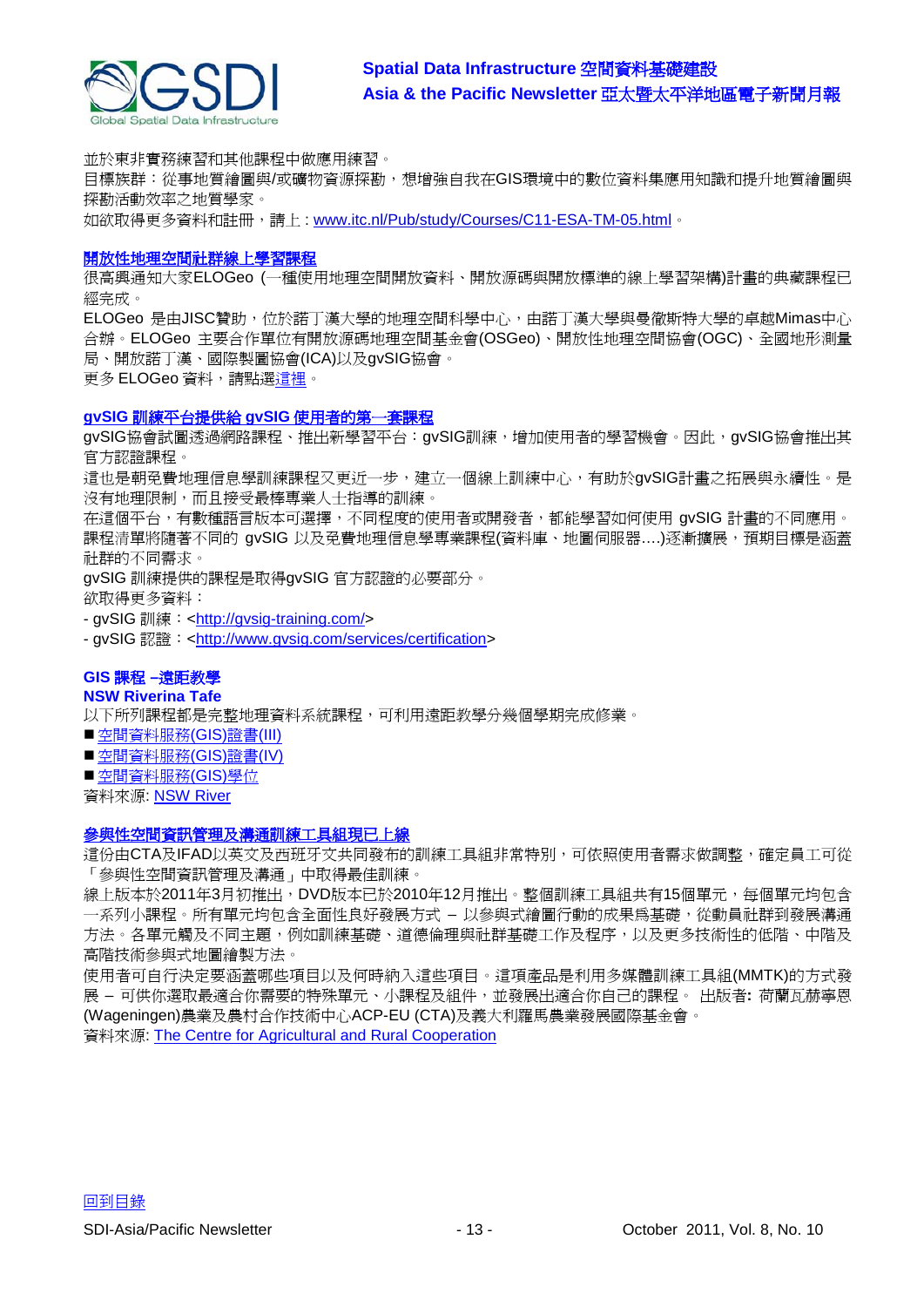

# <span id="page-13-0"></span>[募款機會、獎項、獎學金](#page-13-0)

#### **[Award to encourage young geospatial scientists](http://geospatialworld.net/index.php?option=com_content&view=article&id=23094%3Aaward-to-encourage-young-geospatial-scientists-&catid=81%3Amiscellaneous-award&Itemid=1) (**鼓勵年輕地理空間科學家的獎項**)**

為了鼓勵從事於地理信息科學和技術領域的年輕研究學者,Rachapudi Kamakshi 紀念信託基金特別為「年輕地 理空間科學家™ 」設立了 Rachapudi Kamakshi 紀念金牌獎章。這項包括一個金牌、牌匾及獎狀的獎章,將每年在 該國地理空間團體最大會議場合中頒發。「印度地理空間論壇」(以前稱為「印度地圖」)將於 2012 年 2 月 8 日至 9 日授予該獎項。

#### **[Call for Proposals for Individual Research Grants: East Asian Development Network \(EADN\)](http://www.eadn.org/CallforProposals2011.pdf) (**徵求個人研究論文小額獎助金**:** 東亞發展網絡**, EADN**) 截止日期:**2011** 年 **10** 月 **10** 日

一項由東亞發展中國家的網絡研究機構-東亞發展網路(EADN),徵求研究機構和獨立研究人員提交個別研究的 獎助計畫。該計畫旨在加強東亞研究機構和獨立研究人員在社會科學領域進行高品質、注重發展和政策有關的研 究能力。

有關經濟學、人力資源開發、政治和社會動態、性別問題、國際關係和與社會科學領域有關主題的研究論文均可 申請。以發展為導向且具政策內涵的論文將被優先考慮。我們歡迎有關全球發展網絡(GDN)此優先主題的研究 (詳見附件)。此外,GDN 今年也將贊助一項全球城市化主題的研究項目,獎助金將基於競賽的原則頒贈。 論文提交截止時間為 2011 年 10 月 10 日。

申請資格:任何東亞發展中國家國民和居民研究人員都有資格申請,不論是個別研究人員或研究團隊。

# **Europe's earth monitoring competition**

#### **(**歐洲地球監控競賽**)**

全球環境暨安全監測(GMES) 已啟動本年度歐洲全球環境暨安全監測計畫(Europe's Global Monitoring for Environment and Security program)的最佳新創意與地球觀察資料的最佳服務競賽。這項由歐洲太空組織(ESA)、 巴伐利亞經濟部、德國航太研究中心(DLR)與T-System創立的競賽開放給學生、研究人員、企業家、新成立公司 以及中小企業參加,以發展GMES計畫資料的全新應用方法。計畫提交截至日期為2011年9月15日,分五種競賽 項目:最佳服務、最佳創意、ESA App、DLR環境與T-Systems雲端運算。每個項目各挑出一位優勝者。整體優 勝者將獲頒GMES Master, 並額外頒發20,000歐元獎金。

資料來源 : [GMES Masters](http://www.gmes-masters.com/competition) 並感謝 Wonkug Baek 提供這項信息

**[Call for proposals: GSDI Small Grants Program 2011-2012](http://www.gsdi.org/node/315)**

## **(**徵求論文**: 2011 – 2012 GSDI** 小額獎助金計畫**)**

全球空間資料基礎建設協會(GSDI),美國聯邦地理資料委員會( FGDC),以及GISCorps 宣布2011-2012小額獎助 金計畫。

小額獎助金計畫提供2,500美元現金及/或技術或學術免費專業服務。以下是一份典型計畫清單,但這份清單並未 涵蓋所有計畫:

召開與SDI相關之全國或次國家級研討會或講習會

製作SDI與EOS相關訓練手冊與模組(這些資料不得從現有資料中直接抄襲使用)

建立詮釋資料與信息交流節點(目錄服務)

建立以標準為基礎的網路繪圖與資料存取服務

完成地理空間資料及/或SDI測量或詳細目錄

製作並散布SDI有關能喚起大眾對SDI注意之資料與新聞刊物

起草SDI相關之政策與法案

發展中國家與處於經濟轉變的國家所提出的計畫將予優先考慮。獎助金可核發給SDI協調機構(協會與委員會)與 GIS使用者團體,但GSDI協會要求以一所機構負責接收/存放獎助金。獎助金不得用來支付組織管銷費用。

#### 申請截止日期:**2011** 年 **10** 月 **31** 日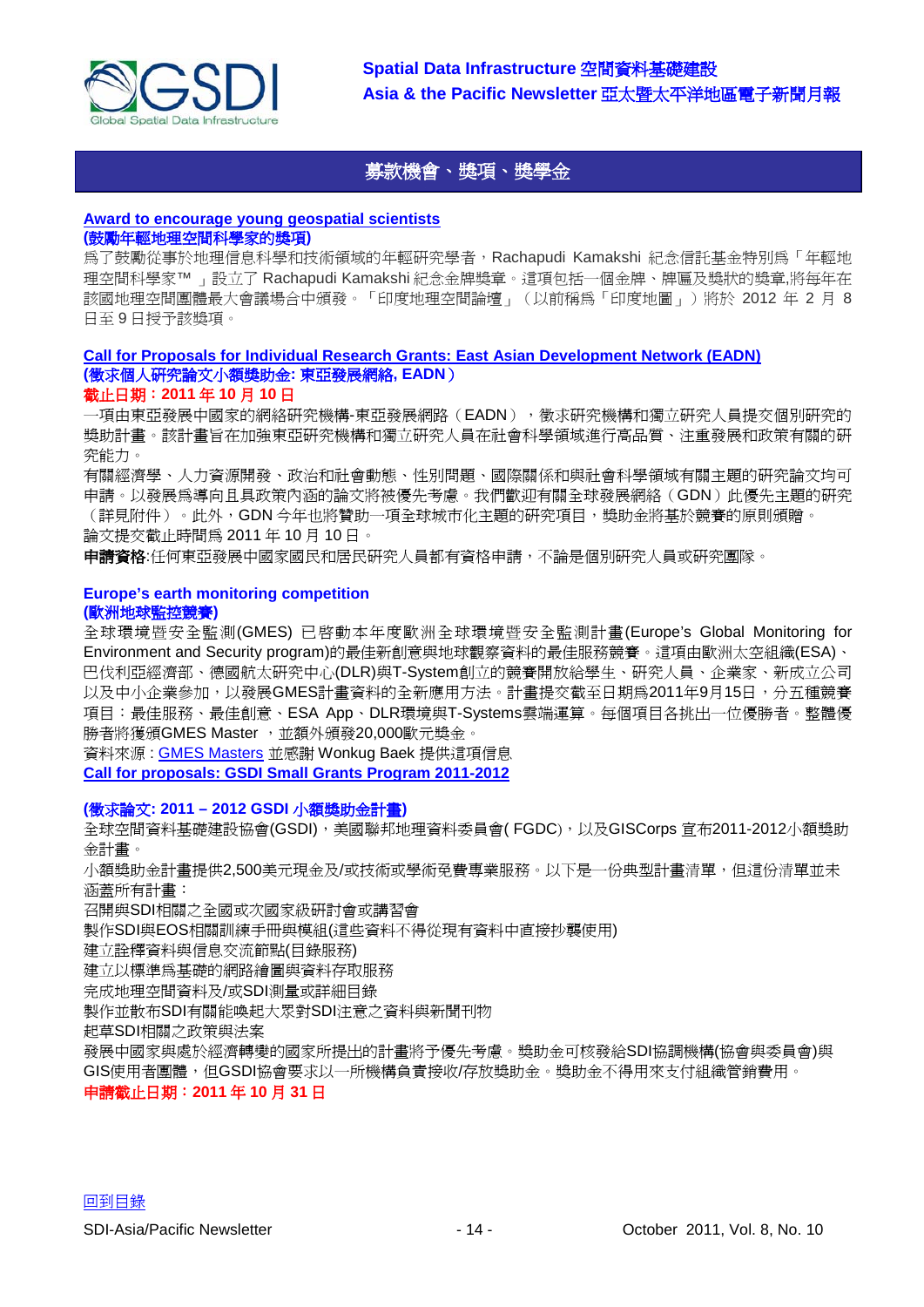

# <span id="page-14-0"></span>工作機會

#### **Postdoctoral Fellow - [GIS and Land Use Modeler \(PDF-2011-14-AN\)](http://irri.org/index.php?option=com_jobboard&view=job&id=254&catid=1&lyt=table) (**博士後研究員 **- GIS** 和土地使用建模「**PDF- 2011 -14- AN**」)

國際水稻研究所(IRRI)正徵求一位博士後研究員,從事該研究所於孟加拉國恒河沿岸地區主導的 CPWF 專案,亦 即專案 G1(資源概況、外推領域和土地利用計畫)。G1 是孟加拉國(BGD)促進恒河流域更有效率、利益、彈性, 以及多元化稻麥輪作系統相關的 5 個專案之一。符合資格的申請人將在 5 個專案中與團隊成員緊密合作,以發展 選定的實驗地點和西南沿海區的所有資源概況;另推測領域在當前和不同水文情況下,未來最有可能成功的土地 利用計畫之新技術。

## 工作任務

- 與 G1 專案工作夥伴和資料提供商合作,對孟加拉國恒河流域沿岸地帶建立地理資料庫的相關信息,如土壤和鹽 度剖析、水文信息、土地利用/土地覆蓋、社會經濟資料和基礎設施(以 1: 50,000 或更大的尺寸比例)。

- 使用該地理資料庫,以取得與恒河專案有關工作試點和低地的資源特性剖析。

-藉由映射其他流域專案所推動外推領域的技術和政策,與負責人、其他資深專案成員、流域專案夥伴和利益關係 者合作,共同開發並確定「因地制宜」的完善方法。

- 未來可能出現的水文情況下,與專案工作夥伴合作以更新或開發當前土地利用規劃和未來土地利用的變化地圖。 這項活動將與負責恒河流域沿岸地帶水文模型的 G4 專案密切合作。

-在整個專案空間分析和地圖提供相關事項的工作期間中,與專案夥伴和利益相關者研討及合作。

- 透過國家和國際期刊、會議文集、會議和研討會發布的科學研究成果。

總部設在達卡,並須常到孟加拉國沿海地帶進行實地考察。

#### 資格要求

符合資格的候選人須具最近的地理、水資源、土地管理或相關領域的博士學位;至少要有 5 年地理信息系統、空間 分析、資源管理和南亞水稻輪作系統的實際工作經驗;曾有與多方合作夥伴進行研究和發展計畫的工作經歷;良 好的經驗在土地使用建模、多準則評價方法和統計分析工具,例如 R;良好的寫作技巧及出版記錄;英語書寫和 會話流利。

在孟加拉國任職 3 年,薪酬和福利計畫佳。國際水稻研究所提供了一個體現性別平等、團隊精神、和尊重多樣性 價值觀的多元文化工作環境。 該所鼓勵婦女申請。有意應徵者請將申請提交至 [IRRIRecruitment@irri.org.](mailto:IRRIRecruitment@irri.org) 資格審 核將於 2011 年 9 月 15 日開始, 並將持續進行直至找到合適人選為止。只有入圍的候選人會被聯繫。詳細的工 作描述請到 [irri.org](http://irri.org/index.php?option=com_jobboard&view=job&id=254&catid=&lyt=table) 網站參考。

#### <span id="page-14-1"></span>[回到目錄](#page-0-0)

會議活動內容

**[Webcast presentations of Open Source GIS Conference 2011](http://cgs.nottingham.ac.uk/~osgis11/os_call_info.html) (2011**年**GIS**開放源碼會議網路廣播簡報**)** 

2011 GIS 開放源碼會議(OSGIS 2011)的網路廣播簡報內容,包含 OGC-OSGeo 互操作性當天的大會演講,目前 已經看得到。

**[INSPIRE 2011 Conference Report](http://www.sdimag.com/20110708150/events/event-coverage/inspire-2011-conference-report.html)**

6 月 27 日 – 7 月 2 日於英國愛丁堡舉辦



**[2011 Esri Asia Pacific User Conference Proceedings](http://www.geodata.com.ph/index.php?option=com_content&view=article&id=226:2011-apuc-proceedings&catid=45:new-a-events)** 2011 年 Esri 亞洲太平洋地區用戶會議論文集

#### **[ISDE Working Group Meeting on Digital Earth Vision to 2020](http://www.digitalearth-isde.org/news/Digital%20Earth%20Vision%20to%202020.html)**

**(ISDE**工作小組會議的**2020**年數位地球願景)

2011 年 3 月,數位地球國際社會於北京舉辦 2020 數位地球願景工作小組會議。該會議集結來自不同領領域的專 家學者試圖描繪出數位地球在下個 10 年的演化過程,2020 年願景是 1998 年 Al Gore 提出的數位地球概念的更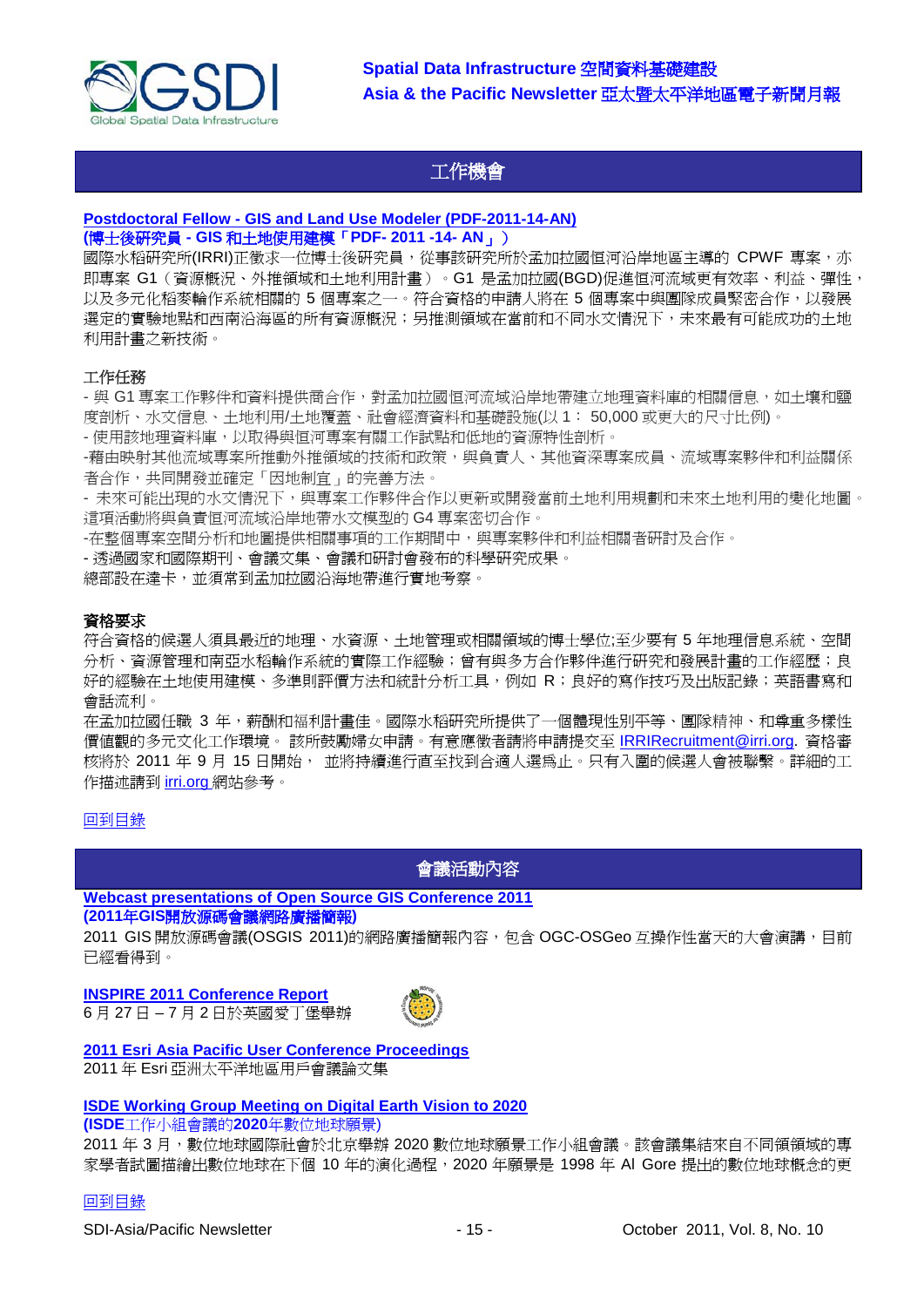

新版。這個新遠景將 21 世紀新科技進展納入考量,亦考慮到社會改變、人們與科技互動的方法,並預測會影響 未來發展的趨勢。

## [回到目錄](#page-0-0)

# <span id="page-15-0"></span>會議及活動

欲知其他重要國際活動之近期信息,請參見 GSDI 協會網站上[的近期會議清單](http://www.gsdi.org/events/upcnf) – 因為在此所列出的研討會清單主 要為亞太地區之研討會信息。

編輯部歡迎電子報訂閱讀者踴躍投稿會議及活動專欄。

#### 徵求有意主辦**AARSE 2014**[年及未來研討會之單位](http://lists.gsdi.org/pipermail/sdi-africa/2010-November/001135.html)

徵求有意主辦 2014 年 10 月第 10 屆非洲環境遙感探測雙年國際研討會(AARSE)及未來研討會之單位。第 9 屆研 討會將於 2012 年 10 月在摩洛哥舉辦。

| 日期               | 地點                               | 活動                                                                                                                                                                                                                                                                                                                                                                                                                                                                                                                                                                                                                                                                                                      |
|------------------|----------------------------------|---------------------------------------------------------------------------------------------------------------------------------------------------------------------------------------------------------------------------------------------------------------------------------------------------------------------------------------------------------------------------------------------------------------------------------------------------------------------------------------------------------------------------------------------------------------------------------------------------------------------------------------------------------------------------------------------------------|
| 2011年10月         |                                  |                                                                                                                                                                                                                                                                                                                                                                                                                                                                                                                                                                                                                                                                                                         |
| 10月3日-4日<br>"最新" | 惠斯勒<br>加拿大                       | 2011 GITA Pacific Northwest Chapter's 11th Annual Fall GIS<br><b>Conference</b><br>(2011 GITA 西北太平洋分會第 11 屆秋季地理信息系統會議)                                                                                                                                                                                                                                                                                                                                                                                                                                                                                                                                                                                  |
| 10月3日-7日         | 台北<br>台灣                         | 32nd Asian Conference on Remote Sensing Sensing for<br>Green Asia" (ACRS 2011)<br>(第32屆亞洲遙測學年會「感測環保亞洲」ACRS 2011)                                                                                                                                                                                                                                                                                                                                                                                                                                                                                                                                                                                        |
| 10月5日-7日         | Zanzibar Beach<br>Resort<br>坦尙尼亞 | 6th ESRI Eastern Africa User Conference<br>(第6屆ESRI東非使用者會議)<br>徵求簡報<br>ESRI 東非歡迎您提交論文摘要,在以下會議的任一階段與我們分<br>享、討論您的GIS經歷:<br>* 會議次主題<br>* 繪圖& 繪表以及公共安全防衛&情報、災害管理、警政、國家繪圖&<br>繪表<br>* 政府人口統計學、經濟發展、選務服務、土地記錄、公共工程都會<br>規劃<br>* 自然資源農業、生物多樣性保育、環境管理、水資源<br>*健康服務與教育高等教育、公共衛生、研究<br>*公共事業發電、傳輸&配電、電信、水&排水系統<br>* 交通&商務航空、高速公路 & 道路、物流、海上運輸、鐵路、房產<br>摘要提交<br>摘要提交截止日為2011年7月30日。<br>請至 http://www.esriea.co.ke/index.php/6th-esri-ea-user-conference<br>下載公布信息與徵求論文手冊,上面有摘要提交的指導準則,或直接<br>聯絡<br>events@esriea.co.ke.<br>地圖畫廊(Map Gallery)<br>ESRI 東非邀請您提交利用 ArcGIS 軟體製作的 GIS 海報/布條,這些<br>作品將於會議舉辦期間,於地圖畫廊和主要簡報中展示。<br>所有海報製作人均可享會議登記費 7 折優惠。海報提交截止日為<br>2011年9月24日。<br>欲取得更詳細資料,請聯絡 events@esriea.co.ke.<br>登記 |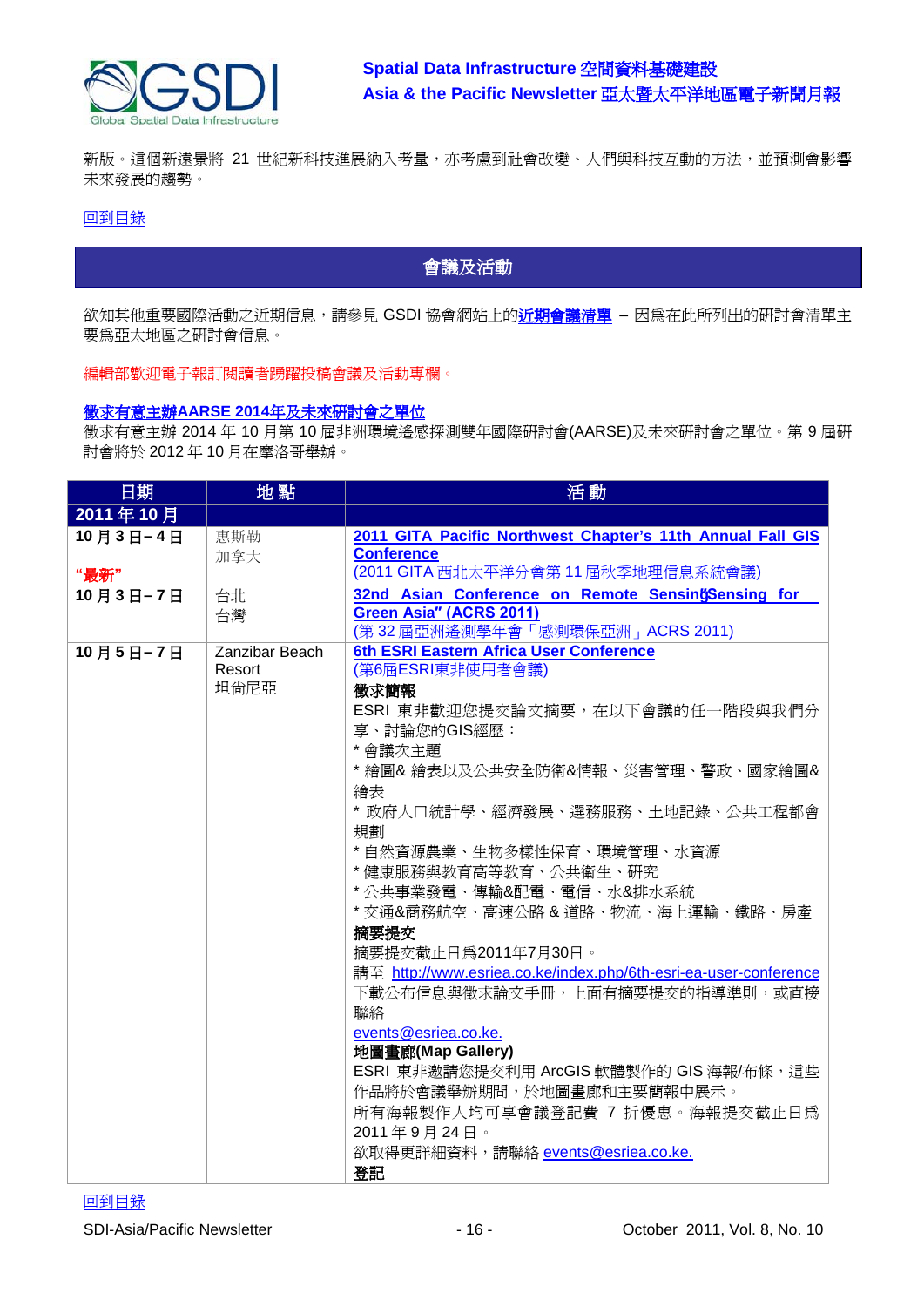

|            |          | 會議登記已經開始,「早起鳥兒專案」登記截止日為2011年8月12                                   |
|------------|----------|--------------------------------------------------------------------|
|            |          | 日。ESRI東非建議,今天就註冊以享有「早起鳥兒專案」登記優                                     |
|            |          | 惠。                                                                 |
|            |          | 請至 http://www.esriea.co.ke/index.php/6th-esri-ea-user-             |
|            |          | conference或聯絡 events@esriea.co.ke.以取得更多資料與登記相                      |
|            |          | 關事宜。                                                               |
| 10月5日-7日   | 墨爾本      | Celebrating ten years of research and achievement-Celebrating 10   |
|            | 澳洲       | Years (2001-2011)                                                  |
|            |          | (2001-2011十週年慶-慶祝十年研究有成)                                           |
|            |          | 創立於 2001年, 過去 10年來, CSDILA持續在                                      |
|            |          | 土地管理、SDI,以及空間致能等範疇的國家與                                             |
|            |          | 國際知識與實務上做出貢獻。爲慶祝其硏究成<br>2001-2011                                  |
|            |          | 10 YEARS<br>果, CSDILA 以主辦為期 2 天的"超越空間致能"                           |
|            |          | <b>CSDILA</b><br>活動為傲。本活動將於 2011年 10月於澳洲墨爾<br>TA INFRASTRUCTURES   |
|            |          | 本舉辦,內容主要探討空間致能的未來方向。                                               |
| 10月10日-18日 | 伊斯坦堡     | <b>World GIS Summti</b>                                            |
| "更新"       | 土耳其      | 全球 GIS 高峰會議                                                        |
|            |          | "全球 GIS 高峰會議"延至 2012 年 6 月 25 日到 30 日召開                            |
| 10月12日-13日 | 蒙特婁      | <b>Geomatics 2011</b>                                              |
| "最新"       | 加拿大      | E-mail: info@acsg-montreal.ca                                      |
| 10月12日-13日 | 馬里蘭州     | GeoTech 2011                                                       |
| "最新"       | 美國       |                                                                    |
| 10月16日-19日 | 德州聖安東尼市  | <b>GeoInt 2011</b>                                                 |
| "最新"       | 美國       |                                                                    |
| 10月17日-19日 | 雅加達      | 「Map Asia <sub>」</sub> 更名爲 「 <mark>Asia Geospatial Forum</mark> 」  |
|            | 印尼       | 連絡人                                                                |
| 10月20日-21日 | 桂林       | <b>ISPRS Workshop on Geospatial Data Infrastructure:</b>           |
|            | 中國       | (ISPRS 地理空間資料基礎建設研討會)                                              |
|            |          | 2011年智慧裝置資料取得與更新                                                   |
|            |          | 連絡人                                                                |
|            |          | 摘要申請已截止                                                            |
|            |          | 本研討會之宗旨在於提供相關領域的學者及專業人員一個平台,以交                                     |
|            |          | 換研究想法及主題、發表最新的研究成果、討論最尖端的科技、推廣                                     |
|            |          | SDI的發展與應用及國際合作。                                                    |
| 10月24日-26日 |          | <b>High level forum on Global Geospatial Information</b>           |
|            | 首爾<br>韓國 | <b>Management</b>                                                  |
|            |          | (全球地理空間信息管理高層次論壇)                                                  |
|            |          | 這項全球地理空間信息管理高層次論壇是由韓國國土地理情報院                                       |
|            |          | (NGII Korea) 及聯合國經濟及社會事務部 (UN-DESA)共同舉辦,並                          |
|            |          | 由亞太地區地理資訊系統基礎設施常設委員會 (PCGIAP)、美洲地理                                 |
|            |          | 資訊系統基礎設施常設委員會(PC-IDEA),以及非洲發展資訊科學技                                 |
|            |          | 術委員會(CODIST) 等單位協辦。<br>行程初稿                                        |
| 10月24日-27日 | 首爾       | <b>United Nations Forum on Global Geospatial Information</b>       |
|            | 韓國       | <b>Management (GGIM)</b>                                           |
|            |          | (聯合國全球地理空間信息管理論壇)                                                  |
| 10月25日-28日 | 巴黎       | FIG Commission 3 Workshop - The Empowerment of Local               |
|            | 法國       | <b>Authorities: Spatial Information and Spatial Planning Tools</b> |
|            |          | FIG 委員會 3 研討會 -當地機關授權: 空間資料與空間規劃工具                                 |
|            |          | 網站                                                                 |
| 2011年11月   |          |                                                                    |
|            |          |                                                                    |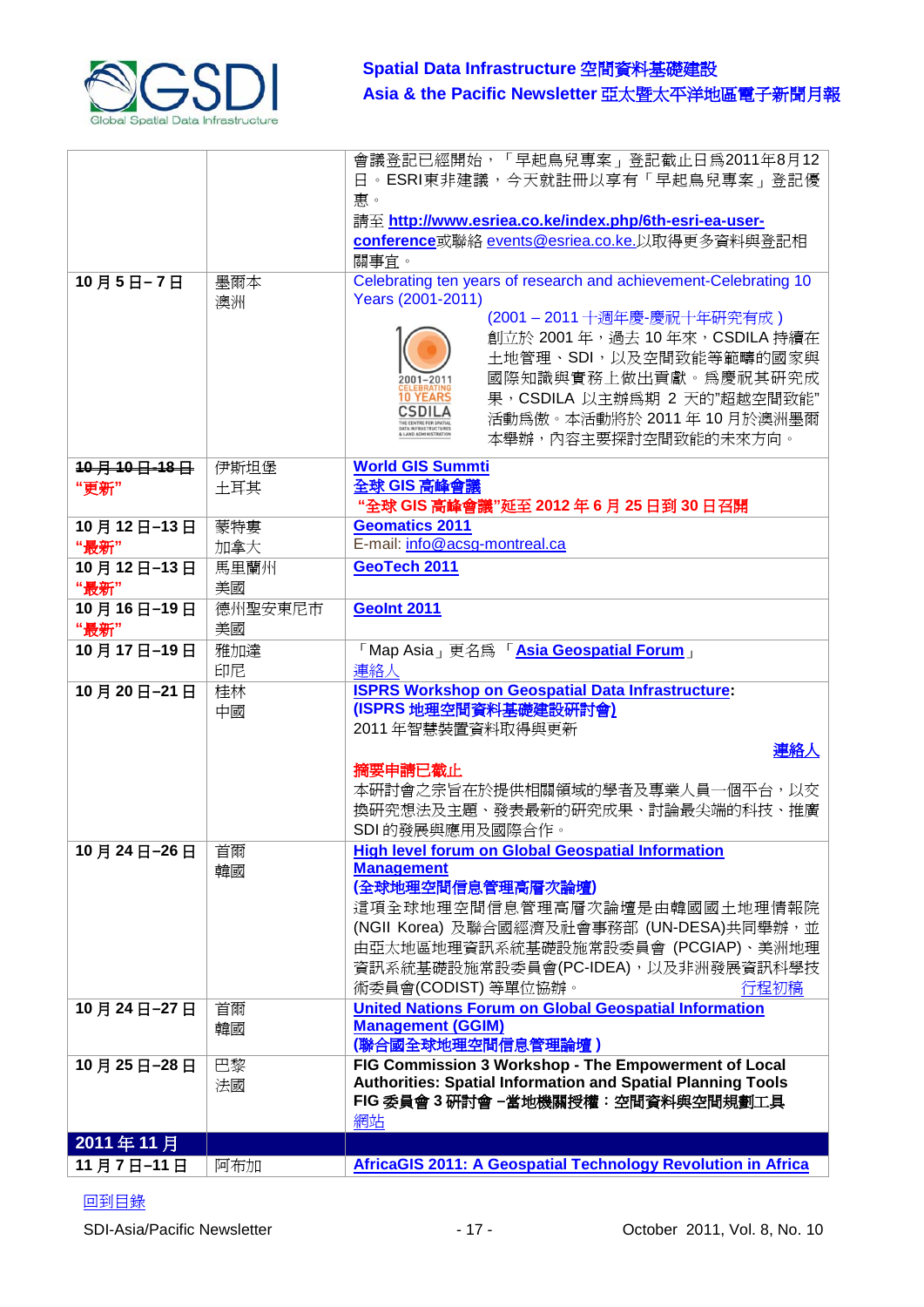

|            | 奈及利亞        | (2011年非洲GIS: 非洲地理空間科技革命)<br>次主題:<br>· 空間致能管理;<br>・企業 GIS 及地政: 永續發展基石 ;<br>· 新趨勢: 群眾外包、自願型地理資訊(VGI), 以及雲端網路服務;                                                                                                                                                                                                                                                                                                                                                                                                                                                                                        |
|------------|-------------|------------------------------------------------------------------------------------------------------------------------------------------------------------------------------------------------------------------------------------------------------------------------------------------------------------------------------------------------------------------------------------------------------------------------------------------------------------------------------------------------------------------------------------------------------------------------------------------------------|
|            |             | ・商業地理: 地理空間優勢<br>請立即將您欲提交的摘要寄至 secretariat@eis-africa.org                                                                                                                                                                                                                                                                                                                                                                                                                                                                                                                                            |
| 11月14日-16日 | 吉隆坡<br>馬來西亞 | The International Conference on Informatics Engineering &<br><b>Information Science (ICIEIS2011)</b><br>連絡人<br>(資訊工程及資訊科學國際會議, ICIEIS2011)<br>馬來西亞理工大學<br>2011年11月14日-16日<br>所有論文都必須經過審核,會議期間審核通過的論文將刊登於<br>Springer 講義系列中的電腦與資訊科學通訊(CCIS)<br>(www.springer.com/series/7899),並編入許多全球資料庫索引,包<br>括 ISI Proceedings and Scopus 資料庫。另外,被選中論文將於修<br>改與校正後,刊登於特殊議題學術期刊。<br>我們鼓勵研究人員將提交論文以電子郵寄方式給我們。提交論文頁數<br>包含圖片,不得超過 15 頁。每篇論文都至少會被兩位裁判仔細審<br>查。論文確認核可之前,所有裁判的意見都必須納 入考量。<br>重要日期<br>==============<br>提交日期: 2011年8月1日<br>核可通知: 2011年8月20日<br>電子投稿: 2011年8月30日<br>登記: 2011年8月30日<br>會議日期: 2011年11月14-16日 |
| 11月14日-16日 | 馬德里<br>西班牙  | <b>ICERI2011, the International Conference of Education,</b><br><b>Research and Innovation</b><br>(ICERI2011,國際教育、研究及創新會議)<br>摘要提交: 2011年7月14日<br>合格通知: 2011年9月1日<br>完整論文提交: 2011年9月29日                                                                                                                                                                                                                                                                                                                                                                                                              |
| 11月14日-8日  | 比勒托利亞<br>南非 | <b>ISO/TC 211 Plenary</b><br>(ISO/TC 211 全體會議)<br>第33屆 ISO/TC 211 全體及相關會議。 ISO/TC 211 地理資料/ 地理<br>信息學係為 ISO 地理資料標準,這些標準可區分為資料管理(包括定<br>義與敘述)、取得、處理、分析、使用、展現之地理資訊、方法、工<br>具及服務, 並於使用者、系統及場所之間將這些資料轉換成數位/電<br>子格式。                                                                                                                                                                                                                                                                                                                                                                                     |
| 11月14日-18日 | 聖地牙哥<br>智利  | UGI 2001 International Geographic Union "Regional<br><b>Geographic Conference"</b><br>(國際地理聯盟「區域性地理研討會」)<br>連絡人<br>徵求手冊及論文                                                                                                                                                                                                                                                                                                                                                                                                                                                                           |
| 11月15日-16日 | 首爾<br>韓國    | Esri Korea, Inc. is proud to host the 7th Esri Asia Pacific User<br><b>Conference</b><br>韓國Esri公司深感榮幸的能主辦第7屆Esri亞太使用者會議                                                                                                                                                                                                                                                                                                                                                                                                                                                                              |
| 11月15日-17日 | 坎培拉<br>澳洲   | Spatial@Gov2011                                                                                                                                                                                                                                                                                                                                                                                                                                                                                                                                                                                      |
| 11月21日-24日 | 雅加達<br>印尼   | <b>World Delta World Summit</b><br>(全球三角洲高峰會議)                                                                                                                                                                                                                                                                                                                                                                                                                                                                                                                                                       |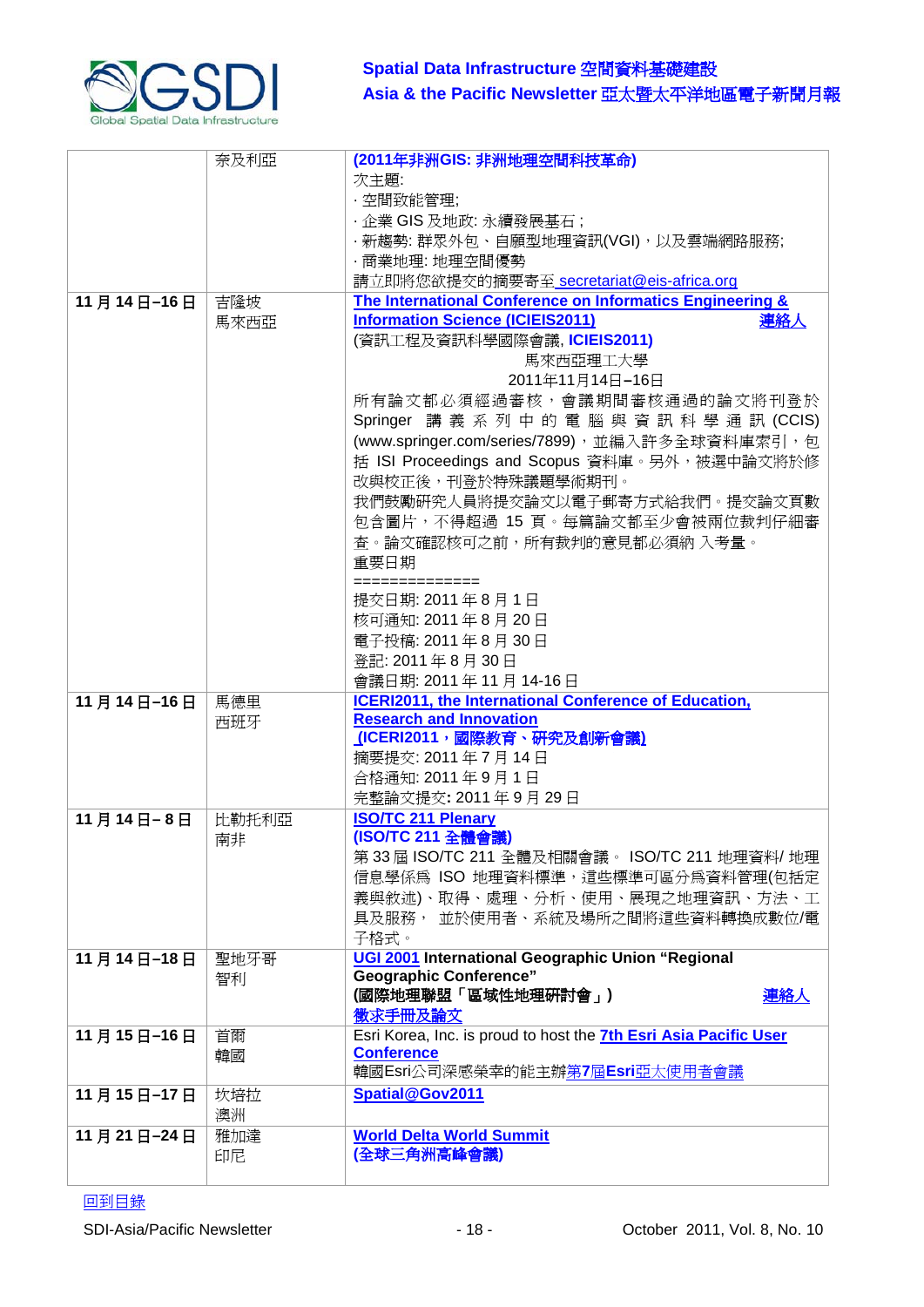

| 11月21日-25日       | 威靈頓             | <b>Surveying &amp; Spatial Sciences Conference 2011</b>                                                                                                                                                                                                                                                                                                                                             |
|------------------|-----------------|-----------------------------------------------------------------------------------------------------------------------------------------------------------------------------------------------------------------------------------------------------------------------------------------------------------------------------------------------------------------------------------------------------|
|                  | 紐西蘭             | (2011年測量及空間科學大會)                                                                                                                                                                                                                                                                                                                                                                                    |
| 11月22日-25日       | 北京              | <b>United Nations International Conference on Space-based</b><br><b>Technologies for Disaster Risk Management [UN SPIDER] -</b><br>(聯合國災害風險管理空間技術國際會議)<br>有興趣參加的教授、專家、決策者的申請書現在已經接受。請到大會<br>的網站註冊。接受申請的最後期限為 2011年9月30日。<br>請注意: 不完整的申請書及最後期限之後才收到的申請書將不予考                                                                                                                                          |
|                  |                 | 慮,因此請在最後期限之前完成所有的資料,特別是如果你需要資金<br>的協助。<br>本會議預計有 200 位災害風險管理及空間技術的專家蒞臨北京與<br>會。如有特殊議題及會議,或是如要提出技術介紹主題,或者是要贊<br>助大會資金,請與 Mr. Shirish Ravan 及/或 Ms. Li Suju 連絡。<br>需要更多資料,請與聯合國外太空事務辦公室 [UN-SPIDER],議程<br>協調人員 David Stevens 連絡。                                                                                                                                                                      |
| 11月29日-<br>12月2日 | 墨爾本大學<br>澳洲     | <b>The State of Australian Cities</b><br>(澳洲全國城市)<br>重要日期<br>2011年10月31日<br>完整論文提交日期                                                                                                                                                                                                                                                                                                                |
| 11月29日-<br>12月2日 | 蘇瓦<br>斐濟        | <b>Pacific GIS&amp;RS Conference 2011</b><br>(2011太平洋GIS&RS大會)<br>連絡人<br>此太平洋GIS&RS大會自1999年第一次舉辦以後,已逐漸吸引世界各<br>地許多專家人士的參加,有遠自美國也有來至我們周邊的陽光島嶼。<br>毎一年, GIS&RS技術範圍呈示了所涵蓋的大量應用例子,包括太平<br>洋小島國家的資源管理。取自衛星影像的淺海水下地形、用來識別需<br>要保護地區的森林功能地圖,以及洪水泛濫區係為本區域發展<br>GIS&RS所被認定可應用的各種項目。如同之前的會議,我們不向有<br>意與會者收費。不過,我們非常歡迎來自各方的慷慨贊助。今年的主<br>題是資料分享以及繪製更好的地圖!<br>請在2011年9月15日之前寄送報告名稱。<br>摘要提送截止日爲 2011 年 11 月 2 日。 |
| 2011年12月         |                 |                                                                                                                                                                                                                                                                                                                                                                                                     |
| 12月5日-7日         | 順化<br>越南        | The 9th International Conference on Advances in Mobile<br><b>Computing and Multimedia (MoMM2011)</b><br>(第9屆進階行動計算及多媒體國際會議, MoMM2011)<br>2011年7月15日:完整論文(8頁),短篇論文、程序演示及程序進行<br>(5頁)<br>2011年9月15日: 論文接受通知<br>2011年10月15日: 最終電子稿論文及作者註冊<br>提交之論文不得超過8頁,並須遵守 ACM規範。<br>連絡人                                                                                                                            |
| 12月6日-9日         | 新加坡             | 18th Session of the Asia-Pacific Regional Space Agency<br><b>Forum (APRSAF-18)</b><br>(亞太地區空間機構論壇第 18 次會議)<br>PDF 簡章<br>連絡 APRSAF 秘書處<br>亞太地區空間機構論壇(APRSAF)是推動區域性,亞太層級的具體合<br>作空間相關活動的主動性討論會。同時,APRSAF 的目標是要為本<br>區域國家的永續發展擴大空間技術的和平用途及其應用。<br>APRSAF-18 是由新加坡空間及技術協會(SSTA)、新加坡國立大學遥<br>感與影像中心(CRISP)、日本文部科學省(MEXT),以及日本宇宙航<br>空研究開發機構(JAXA)所共同主辦的。                                                 |
| 12月11日-14日       | 阿布達比<br>阿拉伯聯合大公 | 徵求論文<br>The 6th International Conference for Internet Technology and                                                                                                                                                                                                                                                                                                                                |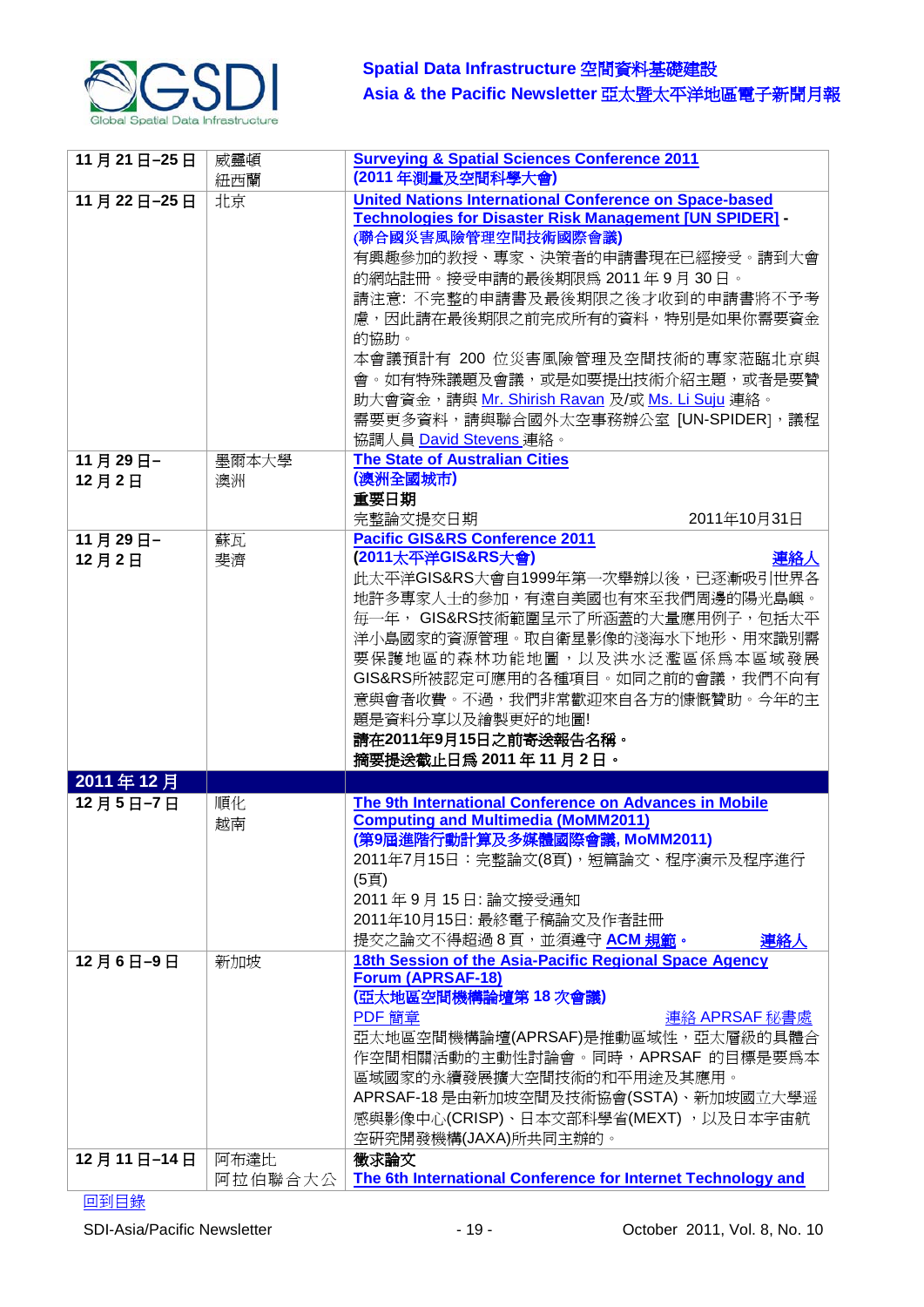

|                   | 國                      | <b>Secured Transactions (ICITST-2011)</b><br>(第6屆網路科技暨安全交易國際會議, ICITST-2011)<br>ICITST 為一專注於安全網路交易之理論與實際執行的精進及培養資<br>訊科技演化探討之國際學術審議研討會。ICITST的目標在於提供一<br>個能夠促進學術界與業界卓越人士合作的專業性、學術性研討論壇。<br>完整論文提交截止日: 2011年6月30日<br>摘要提交延長 (程序演示): 7月31日<br>早期登記截止日(只限作者): 2011年9月30日<br>後期登記截止日(只限作者): 2011年11月15日<br>與會者登記: 2011年5月1日至12月1日<br>更多細節                                                                          |
|-------------------|------------------------|----------------------------------------------------------------------------------------------------------------------------------------------------------------------------------------------------------------------------------------------------------------------------------------------------------------------------------------------------------------------------------------------------------------|
| 2012年1月           |                        |                                                                                                                                                                                                                                                                                                                                                                                                                |
| 1月10日-12日         | 卑詩大學<br>加拿大 溫哥華        | Eighth International Conference on Environmental, Cultural,<br><b>Economic and Social Sustainability.</b><br>(第8屆環境、文化、經濟及社會永續性國際大會)                                                                                                                                                                                                                                                                           |
| 1月16日-18日<br>"更改" | 加州大學洛杉磯<br>分校<br>美國洛杉磯 | EIGHTH INTERNATIONAL CONFERENCE ON TECHNOLOGY,<br><b>KNOWLEDGE AND SOCIETY</b><br>(第8屆科技、知識暨社會國際大會)<br>發表人得選擇提交書面論文,以在相關的科技、知識暨社會國際期刊<br>中發表。如果您無法親自參加會議,我們亦提供虛擬登記,讓您得以<br>提交論文以供審査,並可於學術期刊中發表。<br>下一次論文徵選 <b>截止日期</b> (主題與短摘要) 10月 11日。<br>論文將在提交後的兩周內進行審查。                                                                                                                                                   |
| 2012年2月           |                        |                                                                                                                                                                                                                                                                                                                                                                                                                |
| 2月7日-9日<br>"最新"   | 古爾岡<br>印度              | <b>India Geospatial Forum</b><br>(印度地理空間論壇)<br>重要日期<br>2011年11月11日<br>摘要提交<br>2011年11月30日<br>摘要接受<br>2011年12月9日<br>作者登錄<br>2011年12月16日<br>完整論文提交<br>Award to encourage young geospatial scientists<br>(鼓勵年輕地理空間科學家的獎項)<br>為了鼓勵從事於地理信息科學和技術領域的年輕研究學者,<br>Rachapudi Kamakshi 紀念信託基金特別為「年輕地理空間科學家<br> 設立了 Rachapudi Kamakshi 紀念金牌獎章。這項包括一個金<br>牌、牌匾和獎狀的獎章,將每年在該國地理空間團體最大會議場合中<br>頒發。「印度地理空間論壇」(以前稱爲「印度地圖」)將於 2012 |
|                   |                        | 年2月8日-9日授予該獎項。                                                                                                                                                                                                                                                                                                                                                                                                 |
| 2012年4月           |                        |                                                                                                                                                                                                                                                                                                                                                                                                                |
| 4月11日-13日         | 蘭開斯特<br>英國             | 徵求論文, GISRUK2012, 2012 蘭開斯特大學<br>我們誠摯邀請您針對第 20 屆年度 GIS 研究英國大會(GISRUK)提交<br>短篇論文(1500字)。<br>我們歡迎涵蓋 GIS 理論與應用研究各層面的論文,尤其是以下這些<br>主題:<br>• 環境空間資訊學<br>•開放源碼 GI<br>$•$ Web2.0<br>●GIS定性化                                                                                                                                                                                                                           |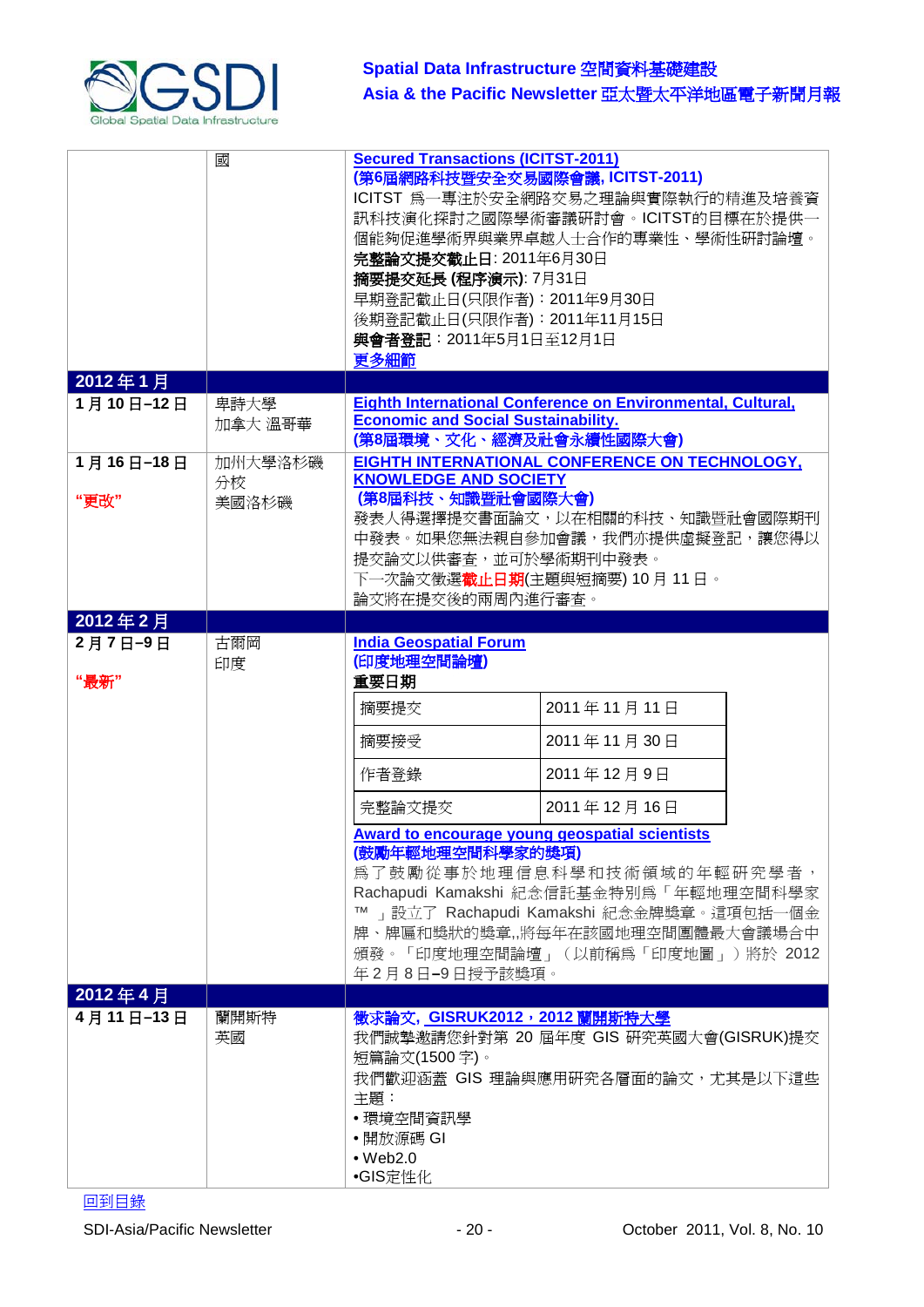

|           |       | • 空間生態學<br>•健康議題                                                                                                                                          |
|-----------|-------|-----------------------------------------------------------------------------------------------------------------------------------------------------------|
|           |       | •緊急應變                                                                                                                                                     |
|           |       | • 地景視覺化<br>• 地理空間語意學                                                                                                                                      |
|           |       | • 定位服務                                                                                                                                                    |
|           |       | • 遙感探測與攝影測量學                                                                                                                                              |
|           |       | 提交截止日期是2011年11月25日。所有論文都須按照口頭與海報過<br>程,由同儕予以審核。所有爲本會所接受的口頭與海報簡報論文將被<br>編輯為免費電子書(有ISBN碼),並將被製作成傳統書本模式在<br>http://www.lulu.com/網站販售。                        |
|           |       | 本會議將於2012年4月10日開幕,內容包括開放源碼地理空間軟體硏<br>討會與年輕硏究員論壇。<br>會議專題演講者為:<br>- Pete Atkinson, 英國南開普敦大學<br>- Mei-Po Kwan, 美國俄亥俄州立大學<br>- Tyler Mitchell, 美國 OSGeo 執行董事 |
|           |       | 欲了解更多相關資料與提交細節,請上會議網站:                                                                                                                                    |
|           |       | http://www.lancs.ac.uk/gisruk2012 或<br>電 子<br>郵<br>寄<br>到                                                                                                 |
|           |       | gisruk2012@lancs.ac.uk, 連絡當地籌備委員會會。我們期待收到您                                                                                                                |
|           |       | 的提交論文並歡迎您來參加 2012於蘭開斯特舉辦的會議。<br><b>GEOSPATIAL</b>                                                                                                         |
| 4月23日-27日 | 阿姆斯特丹 | <b>Geospatial World Forum</b><br>WORLD<br>(世界地理信息論壇)                                                                                                      |
|           |       |                                                                                                                                                           |
| "最新"      | 荷蘭    | <b>FORUM</b><br>主題: 地理信息產業與世界經濟                                                                                                                           |
| 2012年5月   |       |                                                                                                                                                           |
| 5月13日-17日 | 魁北克市  | 2012 Joint World Conference (2012 聯合世界大會)                                                                                                                 |
|           | 加拿大   | 由GEOIDE網路所主辦的 GSDI 13 和 加拿大地球空間信息研討會                                                                                                                      |
| "更改"      |       | (CCC)                                                                                                                                                     |
|           |       | 第13屆GSDI歡迎各種增進空間資料基礎建設實務與理論發展及空間<br>社會應用的簡報及論文。第13屆GSDI歡迎以下3種形式的出版文章                                                                                      |
|           |       | 格式:                                                                                                                                                       |
|           |       | 第 13 屆 GSDI 歡迎各種增進空間資料基礎建設實務與理論發展及空<br>間社會應用的簡報及論文。第13屆 GSDI 主要以 3種形式出版:                                                                                  |
|           |       | (1) 一般的研討會摘要及完整報告彙整(未經審查及審查過的), 將以                                                                                                                        |
|           |       | USB 驅動、CD 和網站存檔形式出版。                                                                                                                                      |
|           |       | (2) 為分發給所有與會者並在網絡上發布的文章,標題定為「政府、<br>行業和公民空間致能:研究和發展前景」,並於會議前經充分審查,                                                                                        |
|           |       | 和                                                                                                                                                         |
|           |       | (3) 空間資料基礎建設研究國際期刊(IJSDIR)所出版的研討會後特<br>刊,彙整在研討會中精選出來的完整文章,並於研討會後經完整審核                                                                                     |
|           |       | 及修訂。<br>此外,還包括由聯席會議所建議以下二本書的額外章節增篇:                                                                                                                       |
|           |       | (1)將分發給所有與會者的『科學網路的附加價值: GEOIDE 網路經                                                                                                                       |
|           |       | 驗』一書(章節增篇徵求細節請上 http://www.geoide.ulaval.ca/call-                                                                                                         |
|           |       | for-chapters.aspx),以及                                                                                                                                     |
|           |       | (2)將於會議結束後,郵寄給所有於星期三和星期四舉行的 3DGeo 會<br>議的參與者一本「3DGeo信息學術會議論文集」(Springer) (請至<br>http://www.3dgeoinfo2012.ulaval.ca/?page_id=48 查詢)。                       |